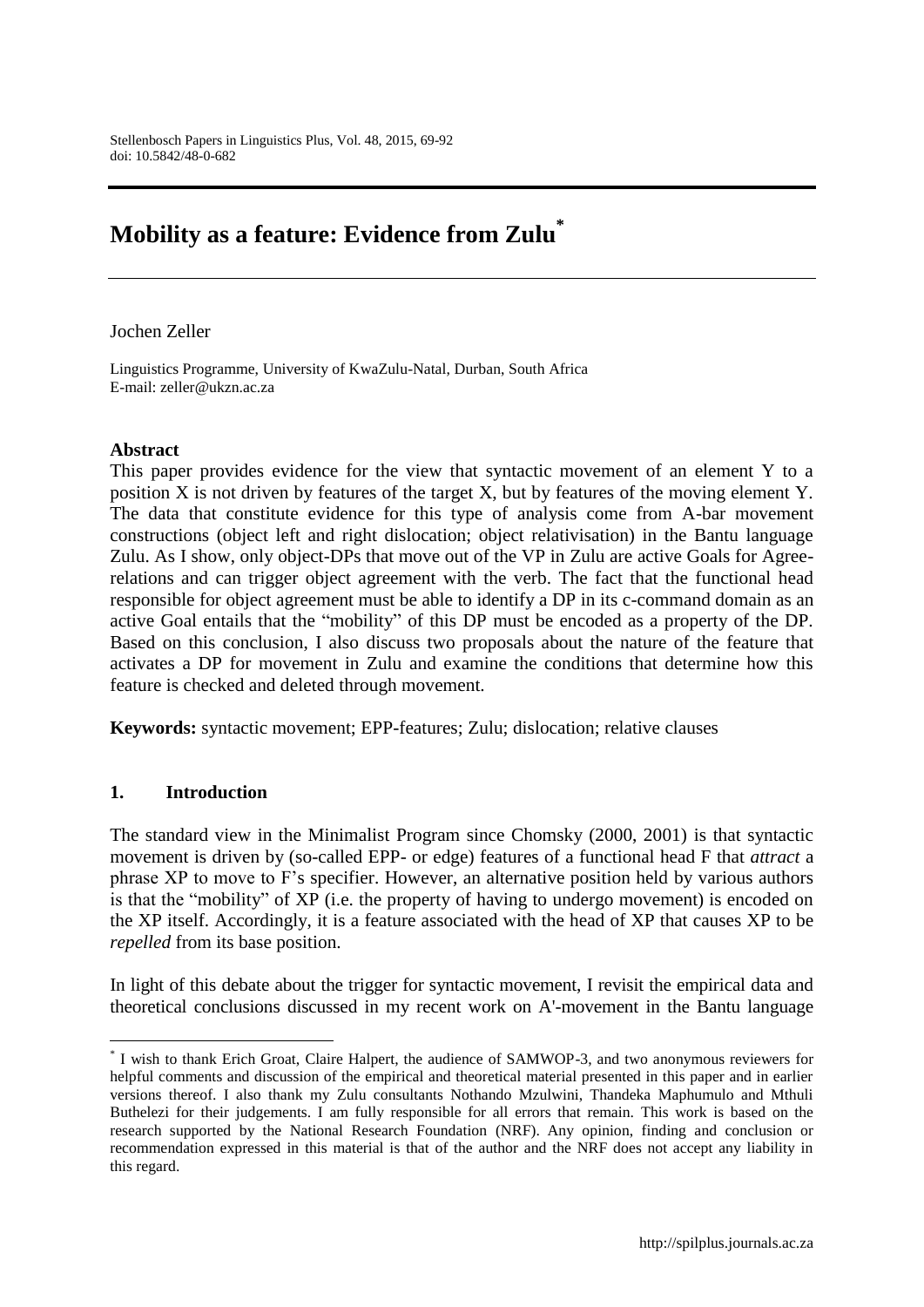Zulu (Zeller 2014, 2015). Specifically, I argue that my earlier findings provide evidence for the view that movement is induced by a feature of the moved element. In Zeller (2014, 2015), I show that in Zulu, only object-DPs that have undergone movement out of the VP are accessible Goals for object agreement. In contrast, objects that remain in the VP are not "visible" to a probing head; they never agree, and they do not act as intervenors for object agreement in terms of locality principles. I now demonstrate that these facts follow directly from the idea that the "mobility" property of a DP is encoded on the DP itself and, importantly, that it is this very property that makes the DP "visible" to agreement relations. The concrete claim that I defend in this article is therefore that object-DPs in Zulu may optionally be equipped with an uninterpretable feature with a dual purpose: it *repells* the DP from its base position and forces it to move out of the VP, but at the same time, it *activates* the DP and turns it into an accessible Goal for the probing head associated with object agreement in Zulu.

In section 2, I discuss the standard analysis of agreement and movement in the Minimalist Program, focusing on the status of EPP- and edge features in Chomsky"s work between 2000 and 2013, and contrasting this attract-based account of movement with the repel-based analyses of Bošković (2007) and Stroik (2009). Section 3 focuses on different A'-movement constructions in Zulu, which demonstrate that only *ex situ* DPs in Zulu are potential targets for object agreement. I complement my earlier empirical observations regarding Zulu right dislocation and relativisation (Zeller 2014, 2015) with new data from left dislocation and Quantifier Raising (QR), and I show that these data follow from the idea that (overt) A' movement in Zulu is driven by a feature of the moved element. Section 4 offers some speculations about the nature of the feature that activates a DP for movement and agreement in Zulu, and section 5 concludes the paper.

## **2. The trigger for movement**

## **2.1 Movement as attraction**

In the Minimalist Program (MP), agreement between DPs and functional heads is analysed in terms of the operation *Agree* (Chomsky 2000, 2001). Agree establishes a relation between a *Probe* P (an unvalued uninterpretable feature) and the closest *Goal* G (the corresponding valued interpretable feature) in the c-command domain of the Probe. For example, when the φ-features (person, number, gender) of T probe T"s c-command domain, they locate the φfeatures of the subject-DP in [Spec,  $v$ ] as the closest matching Goal, and the two will Agree:



In order for the interpretable feature(s) of a category Y to count as an accessible Goal, Y must also have an uninterpretable feature, which *activates* Y for Agree. In (1), the activating feature of the subject-DP is the uninterpretable structural Case feature [uCase]. When Agree is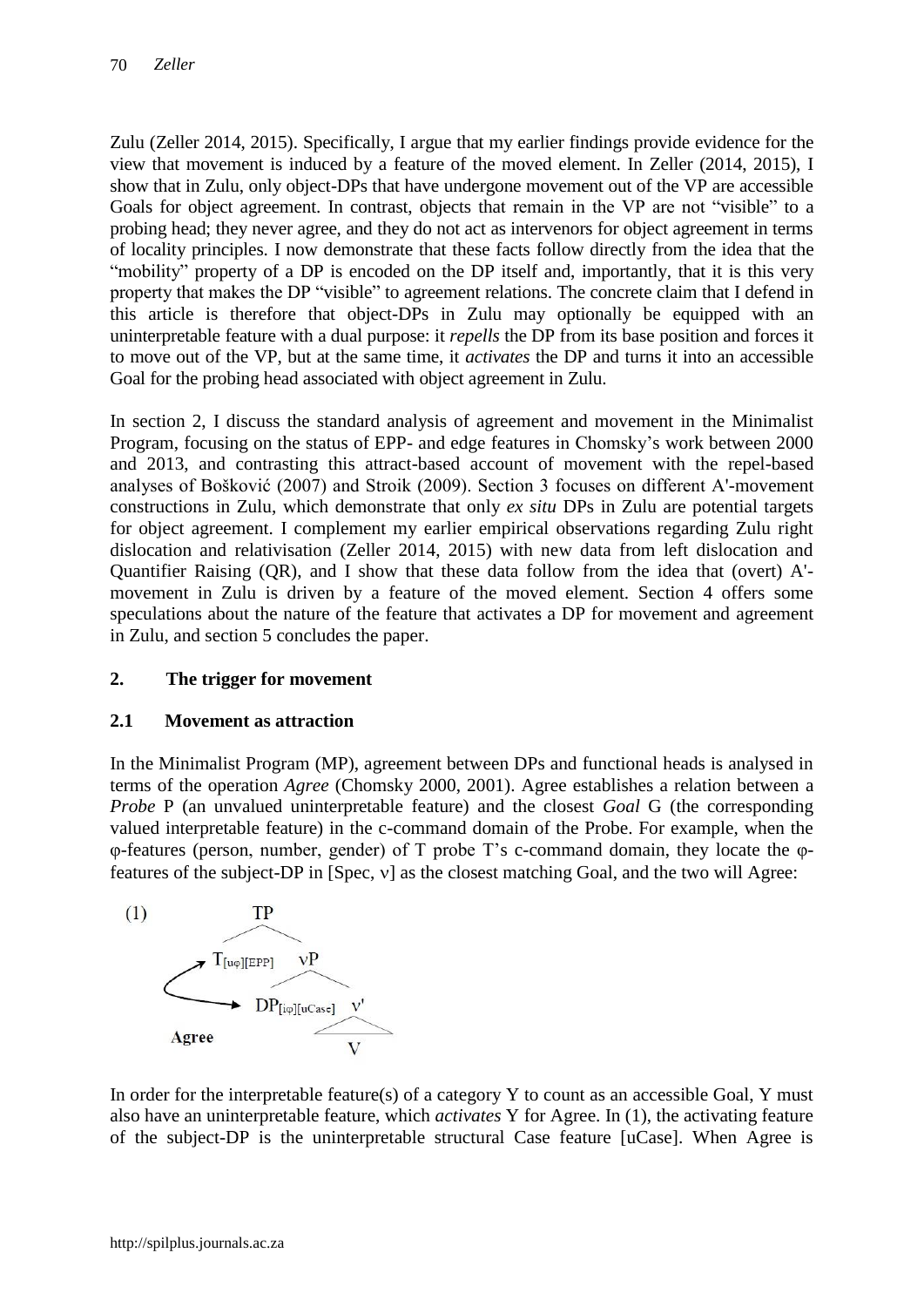established, the uninterpretable features of T and DP are valued/checked, and then deleted in the mapping to LF.

As (1) shows, Agree does not require a Spec-Head relation between the functional head and the agreeing DP, but can take place at a distance (as long as Locality is not violated; see section 3). For example, it is well-known that subjects can remain in their base positions in many languages and still trigger subject agreement on the verb or auxiliary, as in English existential constructions such as (2a), which is based on the syntax shown in (1):

- (2) a. There are  $\lceil_{v}$  people in the garden]
	- b. People are  $\lceil_{\text{VP}}$  people in the garden]

Since Agree does not require movement, additional assumptions are necessary to derive sentences such as (2b), in which the subject has moved to [Spec, T]. According to the view expressed in Chomsky (2000, 2001), syntactic movement is triggered if the probing head also has an *EPPfeature*, which forces the projection of a specifier. Finite T in English is typically taken to have an EPP-feature;<sup>1</sup> it can be checked by an expletive when the subject remains in  $vP$ , as in (2a), or it triggers movement of the subject-DP to [Spec, T] to derive (2b), as shown in (3):



 $\overline{a}$ 

According to Minimalist theories that assume EPP-features, syntactic movement is therefore a case of *attraction*: movement of a phrase to the specifier of a head F is triggered by a feature of F (the EPP).

The nature of, and the motivation behind, the "mysterious property EPP" (Chomsky 2008: 156) have been much debated in the MP (see e.g. Bošković 2002, 2007; Epstein and Seely 2006; Grohmann, Drury and Castillo 2000). Chomsky (2013) offers a novel motivation for this property based on his *labelling* algorithm. The label of a syntactic object SO derived by Merge determines which of the two merged elements projects. When the subject-DP merges with a projection of v, the resulting SO is a set of the form  $\{DP, vP\}$ . This set needs a label to be identifiable as being either of category  $D$  or  $v$ . However, according to the labelling algorithm proposed in Chomsky (2013), SO cannot be labelled, since neither of the two members of the set is a "computational atom", i.e. a head. But the problem can be solved by A-movement: when the subject moves to [Spec, T], it is no longer "visible" as part of SO (the lower copy of the subject doesn't count), and the label of SO can be identified as v. The

<sup>&</sup>lt;sup>1</sup> The issue is more controversial regarding non-finite T. See e.g. Bošković (2002, 2007), Chomsky (1995, 2000, 2001), Epstein and Seely (2006), Grohmann, Drury and Castillo (2000), among others, for discussion.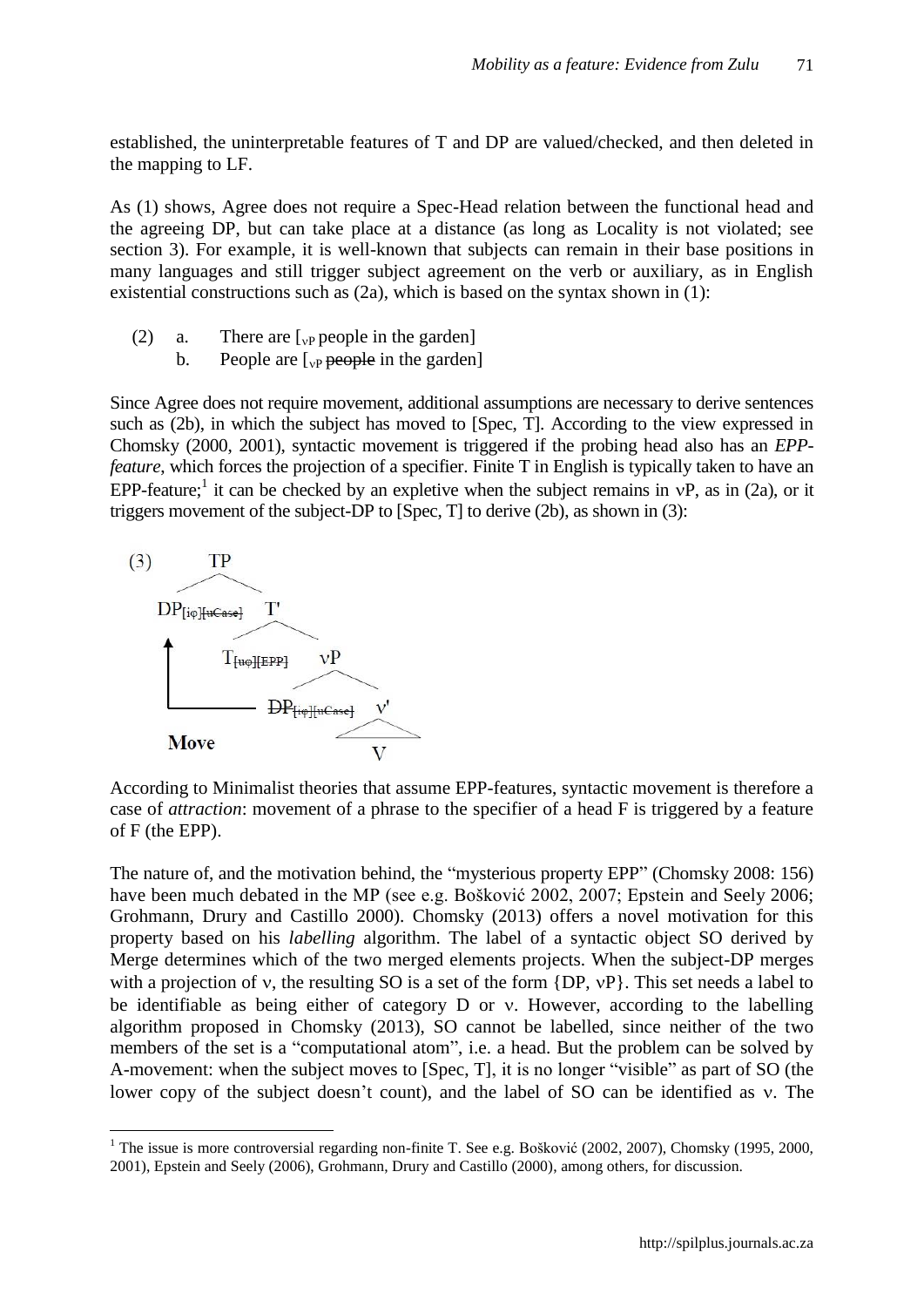labelling algorithm hence provides an independent motivation for why a subject-DP must raise to [Spec, T]. Since this movement step is triggered by an EPP-feature, the presence of this feature on T follows from labelling.

In early versions of the MP, it was assumed that both A-movement and A'-movement involve Probe-Goal relations and attracting features. For example, wh-constructions were analysed in terms of an Agree-relation between an uninterpretable [uQ]-feature of C (the Probe) and the interpretable [iQ]-feature of a wh-phrase (the Goal); wh-phrases were assumed to be activated by having uninterpretable wh-features ([uwh]), and overt wh-movement was triggered by an EPP-feature of C that would attract the wh-phrase to [Spec, C] (see e.g. Chomsky 2000; Grewendorf 2001). However, in later work, Chomsky (2007, 2008) dispenses with the idea that A'-movement requires Agree-relations. Instead, Chomsky suggests that A'-movement is solely driven by EPP-features of phase heads (now called edge features  $EF$ ):<sup>2</sup>

Suppose that the edge-feature of the phase head is indiscriminate: it can seek any goal in its domain, with restrictions […] determined by other factors […]. Take, say, Topicalization of DP. EF of a phase head PH can seek any DP in the phase and raise it to SPEC-PH. […] what is raised is identified as a topic by the final position it reaches, and any extra specification is redundant. The same should be true for other forms of A'-movement. We need not postulate an uninterpretable feature that induces movement.

(Chomsky 2008: 151)

According to this view, a discourse-related interpretation associated with a particular type of A'-movement such as topicalisation is established *as a result of* movement, and no longer requires an Agree-relation between uninterpretable features of the target and the moving category. A'-movement is solely driven by EF of the phase head, which attracts a constituent and moves it to the edge of the phase.

The picture that emerges from these views is that both A- and A'-movement in current Minimalist theory can be analysed as being driven by EF/EPP-features of an attracting head. The presence of these attracting features is required for reasons that are independent of Agree. A-movement takes place to provide a SO with a label; A'-movement establishes semantic or discourse-related properties of the construction, but neither of these movement operations require the attracting head and the head of the moved constituent to be involved in an Agree-relation.

<sup>&</sup>lt;sup>2</sup> According to phase theory, derivations proceed in cycles, with each cycle corresponding to a subsection of the derivation called a phase. According to Chomsky (2000, 2001), phase heads are transitive  $\nu$  and C (but see Bošković (2014) and the references cited therein for different views). When a phase is completed, the complement of the phase head is transferred to the PF and LF interfaces and is therefore no longer accessible for operations triggered by material outside the phase (the *Phase Impenetrability Condition* PIC; see (6) below in the text). Therefore, material from within the phase must first move to the *edge* of the phase (its specifier) to remain accessible to operations triggered in the next phase.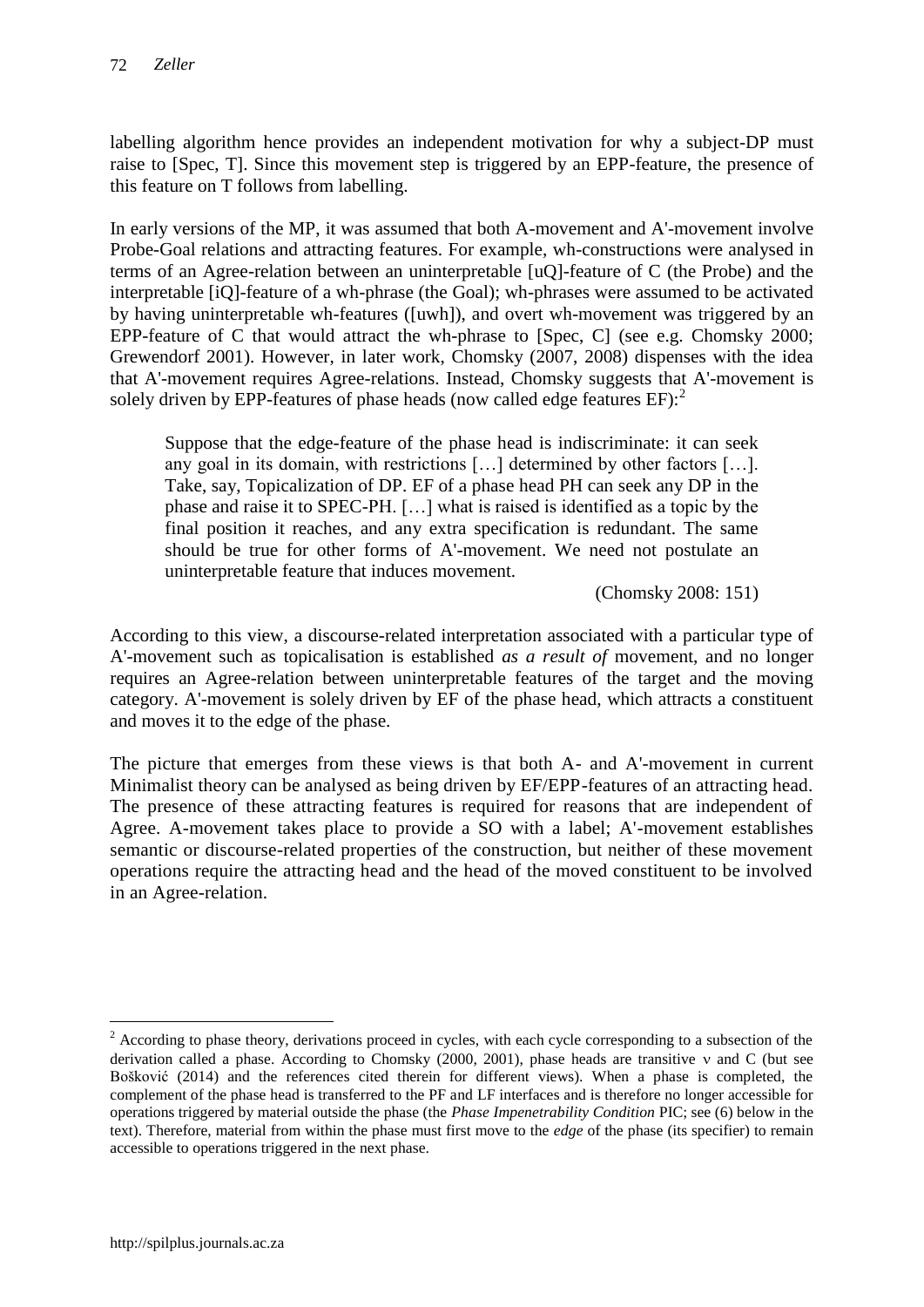#### **2.2 Movement as repulsion**

The view that movement operations are triggered by attracting features of the target is not uncontroversial and has been challenged by various authors in recent years. An alternative proposal is put forward in Bošković (2007). This proposal is based on the idea (mentioned in section 2.1 above) that certain uninterpretable features can *activate* elements for syntactic operations. Recall that, according to Chomsky (2000, 2001), DPs are activated for Agree by virtue of their uninterpretable Case feature [uCase], while wh-phrases might be activated for Agree by [uwh]. However, according to Bošković (2007), elements are not activated for Agree, but for movement. To this end, Bošković postulates a feature [uK] that can optionally be realised on a phrase Y when Y enters the derivation. The precise nature of [uK] depends on the type of phrase and the type of movement (see section 4 for discussion), but crucially, [uK] marks a phrase as having to undergo movement (in Bošković"s (2007: 619) words, "the uK on Y essentially says, "I am moving!""). This means that movement does not require an attracting EF or EPP-feature of the landing site, but is driven by a property of the moved category.

In Bošković's (2007) theory, the link between the presence of  $\lceil uK \rceil$  on Y and the requirement that Y must move is not simply stipulated, but follows from Last Resort and the inherent constraints of derivations based on the concept of a phase. In order to see why movement of Y is an automatic consequence of [uK] on Y, two cases need to be considered. The first concerns instances where a matching Goal-feature for [uK] (henceforth [iK]) is located within the smallest phase  $\alpha$  which includes Y. [uK], being an uninterpretable feature, must act as a Probe in an Agree-relation with this Goal. As noted by Bošković (2007), the standard assumption that Probes must c-command their Goals (see section 2.1) therefore implies that Y must move to the closest position from where it c-commands [iK] (cf. Epstein, Groat, Kawashima and Kitahara 1998, Epstein and Seely 2006). If [iK] is in X, then Y must move at least to [Spec, X]:



As (4) shows, without movement of Y, [uK] on Y will not find [iK] in its c-command domain. Therefore, the presence of [uK] on Y forces movement of Y as a Last Resort operation to guarantee that [uK] will be checked and deleted.

The second case to consider is successive-cyclic movement of Y to a position outside phase  $\alpha$ :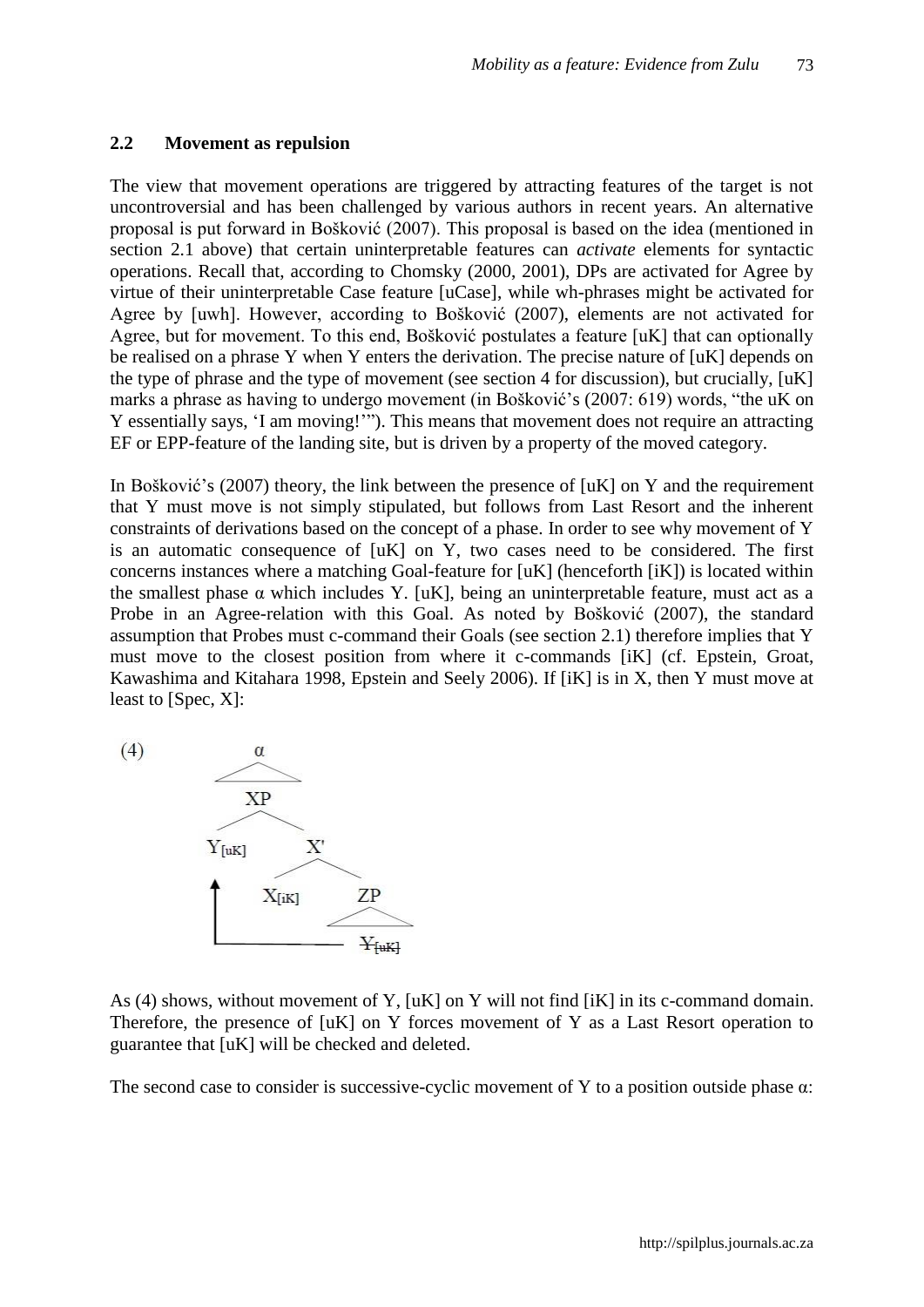

In (5), Y has [uK], but the Goal-feature [iK] is associated with a head X outside α. Therefore, in order to reach a position from where Y c-commands X, Y will first have to move to the edge of α, as required by the *Phase-Impenetrability Condition* (PIC), defined as in (6) by Chomsky (2000: 108):

(6) *Phase-Impenetrability Condition* In phase  $\alpha$  with head H, the domain of H is not accessible to operations outside  $\alpha$ , only H and its edge are accessible to such operations.

It is important to note that in a strictly bottom-up derivation, Y will move to the edge of  $\alpha$  in (5) before the head X, which bears the Goal-feature, is introduced in the next phase. However, as Bošković (2007) points out, a look-ahead problem nevertheless does not arise in his theory. Last Resort requires Y to move to the edge of  $\alpha$  even if  $\alpha$  does not include a matching Goal for [uK], because without movement, [uK] will definitely remain unchecked. If Y remains in the domain of α, it will be transferred to the interfaces as soon as α is complete and cannot be moved into the next phase. Therefore, Y must move to "help itself" (Bošković 2007: 610); it must reach the edge of  $\alpha$  to remain accessible, anticipating the possibility that a potential Goal that can check [uK] will eventually be part of a higher phase. As Bošković (2007) emphasises, there is no feature checking relation between Y and the head of  $\alpha$  in constructions such as (5); successivecyclic movement does not require the postulation of otherwise unmotivated features associated with intermediate landing sites. Successive-cyclic movement nevertheless follows from Last Resort, because [uK] will not be deleted without movement of Y, given the PIC.

In a nutshell, [uK] activates Y for movement, regardless of whether or not a suitable Goal is part of Y"s phase. If there is one, then Y needs to bring [uK] into a position from where it ccommands the Goal; if there is not, then Y must move to the phase edge to remain accessible and part of the derivation.

Bošković"s (2007) analysis is similar in important respects to the account offered in Stroik (2009) (although the details of the two proposals differ). Like Bošković, Stroik (2009) argues that movement is not driven by attracting features, but by a feature of the moved element. According to Stroik"s (2009) *Survive Principle*, if an element Y has a feature that cannot be checked in the configuration in which Y is merged, the feature "survives" this configuration, and Y is *repelled* from its base and moves to the next available landing site. If feature checking is not possible in this position either, Y will be repelled from this position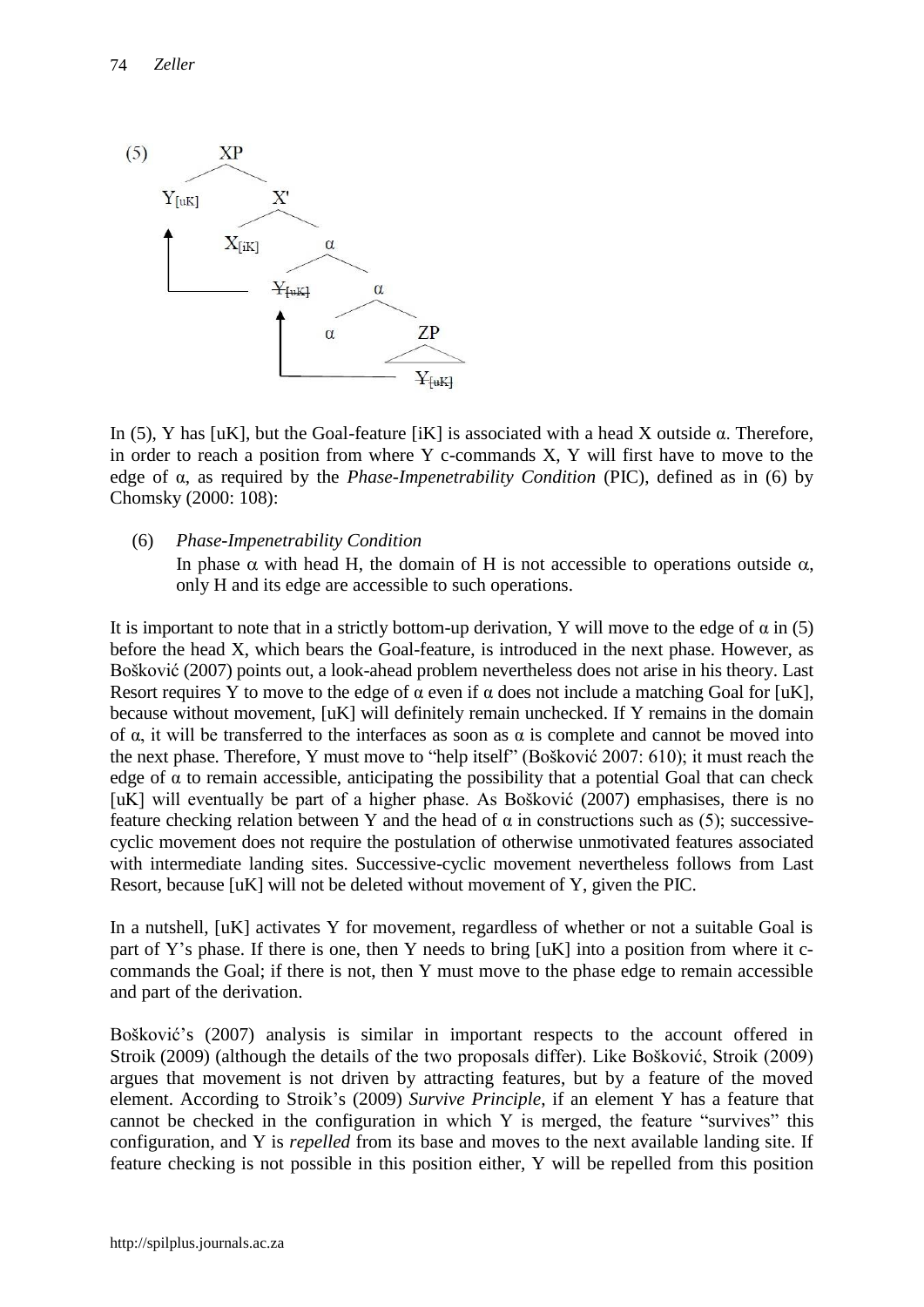again, and move further, until it appears in a position in which all of its features can be checked (i.e. Y will move successive-cyclically until there are no survivors). The *Survive Principle* also explains movement without the need for attracting features. Rather, movement is repulsion: an element Y with an unchecked feature is pushed up in the derivation until it reaches a position where its feature can be checked.

To sum up this section, in Chomsky"s attract-based theory as well as in Bošković"s (2007) and Stroik's (2009) repel-based accounts, movement is captured through the postulation of an uninterpretable feature. The two approaches differ in whether this feature is associated with the target of movement (EPP/EF), or with the moved element ([uK]). In the next section, I provide empirical evidence in favour of the latter type of analysis, by showing that in the Bantu language Zulu, the "mobility" of a phrase is encoded by a grammatical feature on the moving category.

## **3. A'-movement in Zulu and Agree**

 $\overline{a}$ 

#### **3.1 Right dislocation and object agreement**

In simple ditransitive constructions such as (7), a beneficiary (or goal) DP obligatorily precedes the theme-DP in  $Zulu:$ <sup>3</sup>

| (7) | a. | Ngi-theng-el-a               | u-Sipho        | u-bisi.      |
|-----|----|------------------------------|----------------|--------------|
|     |    | 1S-buy-APPL-FV               | AUG-1a.Sipho   | AUG-11.milk  |
|     |    | 'I'm buying milk for Sipho.' |                |              |
|     | b. | $Ngi-theng-el-a$ u-bisi      |                | u-Sipho.     |
|     |    | 1S-buy-APPL-FV               | $AUG-11$ .milk | AUG-1a.Sipho |

I assume, following Marantz (1993), that word order in the VP reflects c-command in Bantu. Therefore, (7) shows that beneficiary-DPs c-command theme-DPs in Zulu.

Either object-DP of a double object construction can be object-marked in Zulu (Adams 2010; Zeller 2012, 2015):

| (8) | a.             | $Ngi-m-theng-el-a$                   | u-bisi | u-Sipho.       |
|-----|----------------|--------------------------------------|--------|----------------|
|     |                | 1S-1.0M-buy-APPL-FV AUG-11.milk      |        | AUG-1a.Sipho   |
|     |                | 'I'm buying him milk, Sipho.'        |        |                |
|     | $\mathbf{b}$ . | $Ngi$ -lu-theng-el-a $u$ -Sipho      |        | u-bisi.        |
|     |                | 1S-11.0M-buy-APPL-FV AUG-1a.Sipho    |        | $AUG-11$ .milk |
|     |                | 'I'm buying it for Sipho, the milk.' |        |                |

As (8a) shows, when the beneficiary DP is object-marked, the word order changes; the beneficiary must now follow the theme. This is evidence that object marking in Zulu is generally correlated with (right) dislocation of the object-marked DP to a VP-external

<sup>&</sup>lt;sup>3</sup> Morphemes are glossed as follows:  $1,2s =$  first, second person singular; APPL = applicative; AUG = augment;  $COP = \text{couulative}; \ DJ = \text{disjoint verb form}; \ FV = \text{final vowel}; \ OM = \text{object marker}; \ \ \text{Op} = \text{null relative operator};$  $Poss = possessive$ ; pro = null pronoun;  $PST = (recent)$  past tense;  $REL = relative$  marker;  $RS = relative$  suffix; SM = subject marker. Numbers on nouns and agreement markers indicate noun class.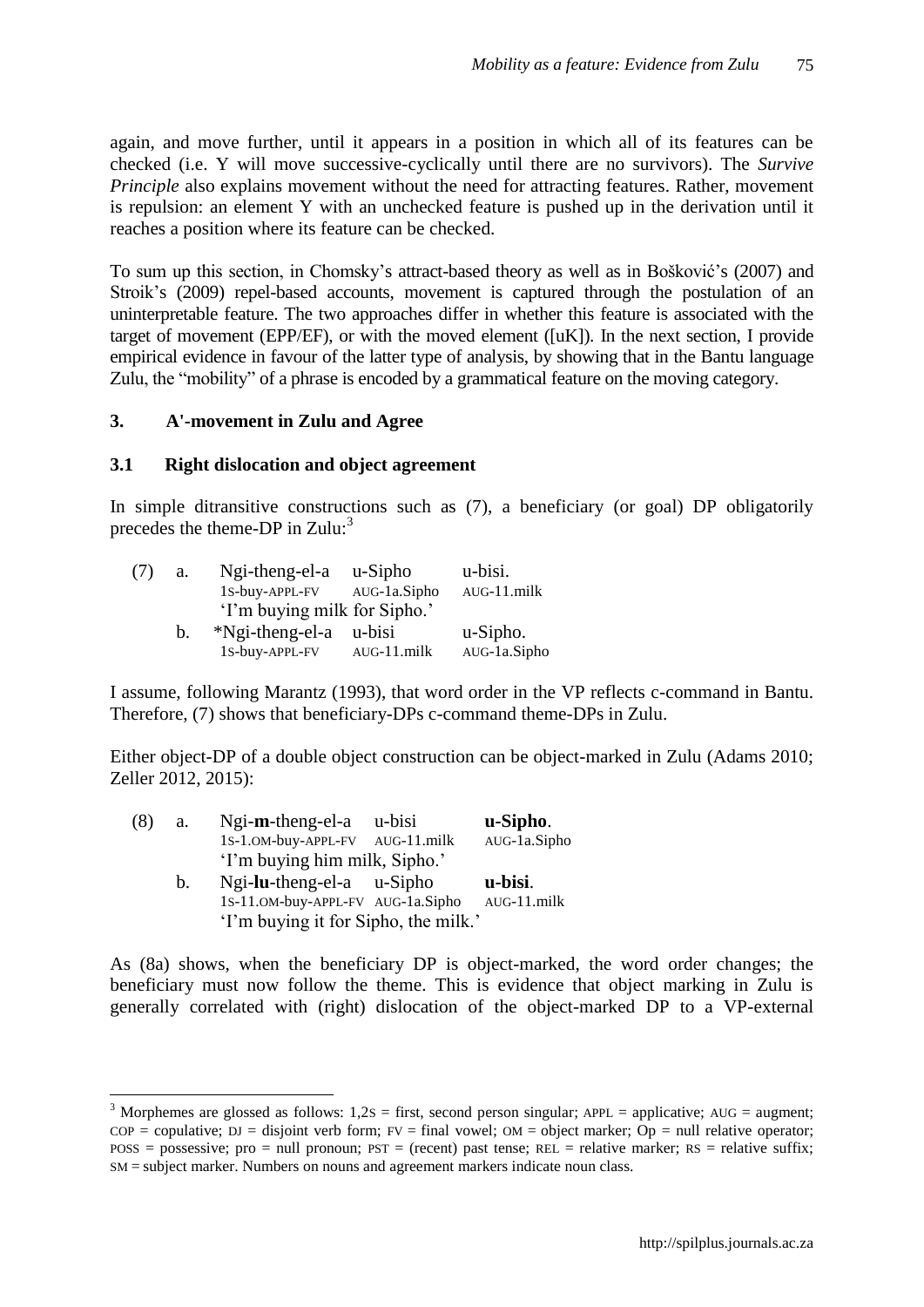position, (9a).<sup>4</sup> Both the object-marked beneficiary-DP in (8a) and the object-marked theme-DP in (8b) are hence outside the VP, even though the word order does not reflect right dislocation in the latter case, (9b):



In this paper, I analyse object right dislocation as movement to the (right) edge of vP, and I follow Chomsky  $(2000, 2001)$  in assuming that  $vP$  is a phase. In accordance with standard Minimalist assumptions, I treat object agreement as a reflex of an Agree-relation between the uninterpretable  $\varphi$ - (= noun class) features [u $\varphi$ ] of v and the interpretable  $\varphi$ -features [i $\varphi$ ] of an object-DP.<sup>5</sup> When  $\lceil \text{u}\varphi \rceil$  of v probes and finds an accessible Goal in its domain, the Goal-DP's [iφ]-features check and delete the Probe under Agree. Furthermore, I follow Chomsky (2000) and assume that for an object-DP to be an accessible Goal for φ-feature agreement, it needs an uninterpretable feature to be activated for Agree (see section 2.1). Importantly, as I argue below, the feature that activates a DP for agreement in Zulu is the same feature that also activates it for movement.

A question that arises from (9) is why the probing  $[u\varphi]$  of v can Agree with  $[i\varphi]$  of the theme-DP in (9b), although the [iφ]-features of the beneficiary-DP intervene between the two. Object agreement with the theme should be ruled out by Locality/Relativized Minimality (Chomsky 1995, 2000; Rizzi 1990), which expresses the fact that Agree can only be established between a Probe P and the *closest* matching Goal G (Chomsky 2000: 122):

(10) *Locality*: D(P) is the c-command domain of P, and a matching feature G is closest to P if there is no G' in  $D(P)$  matching P such that G is in  $D(G')$ .

 $4$  For reasons of space, I cannot review all the evidence for this generalisation here, but see Adams (2010); Buell (2005, 2006); Cheng and Downing (2009); Van der Spuy (1993) and Zeller (2012, 2015), who provide numerous arguments for the view that agreeing objects in Zulu are always outside the VP.

 $\frac{5}{3}$  The analysis illustrated in (9) is a slight departure from Zeller (2015), where I argue that the landing site of right dislocation targets the specifier of a category  $X$  that merges with  $vP$ . The reason why the analysis in Zeller (2015) is probably more accurate than the one in (9) is that there is evidence that in Zulu, rightdislocated DPs are in fact outside the vP, where "outside" is understood as "not c-commanded by the next head that merges with vP" (cf. Halpert 2012). The analysis in (9) does not capture this fact. Nevertheless, I adopt it here for ease of exposition. Nothing in the discussion that follows hinges on whether right dislocation targets [Spec,  $v$ ] or [Spec, X], and the conclusions I draw follow under both views.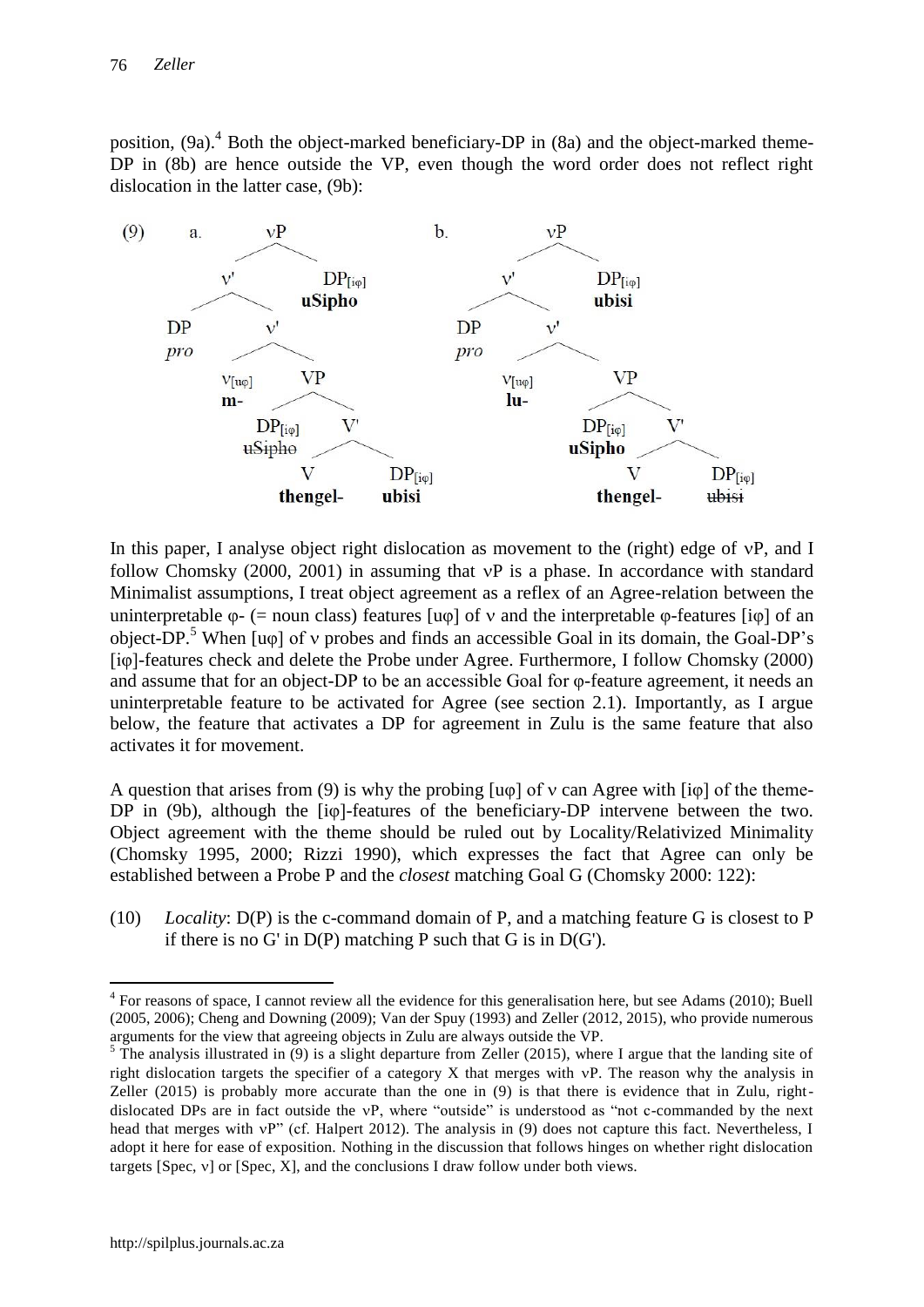Since the beneficiary-DP c-commands the theme, its [i $\varphi$ ] should count as a closer Goal for [u $\varphi$ ] of v and prevent object agreement with the theme-DP. However, theme agreement is possible in (8b), which suggests that Locality is not violated in this example.

Interestingly, Locality effects *are* observed in Zulu when *both* DPs are dislocated (Adams 2010; Zeller 2015):

| a. | $Ngi$ -ya-m-theng-el-a                                                                                                 | u-Sipho                                 | u-bisi.                                    |
|----|------------------------------------------------------------------------------------------------------------------------|-----------------------------------------|--------------------------------------------|
|    | 1S-DJ-1.OM-buy-APPL-FV                                                                                                 | AUG-1a.Sipho                            | AUG-11.milk                                |
|    | 'I am buying milk for Sipho.'                                                                                          |                                         |                                            |
| b. | $Ngi$ -ya-m-theng-el-a                                                                                                 | u-bisi                                  | u-Sipho.                                   |
|    | 1S-DJ-1.OM-buy-APPL-FV                                                                                                 | $AUG-11$ .milk                          | AUG-1a.Sipho                               |
|    | 'I am buying milk for Sipho.'                                                                                          |                                         |                                            |
|    |                                                                                                                        |                                         |                                            |
| a. | *Ngi-ya-lu-theng-el-a                                                                                                  | $u-Sipho$                               | u-bisi.                                    |
| b. | 1S-DJ-11.OM-buy-APPL-FV<br>*Ngi-ya-lu-theng-el-a<br>1S-DJ-11.OM-buy-APPL-FV<br>Intended: 'I am buying milk for Sipho.' | AUG-1a.Sipho<br>u-bisi<br>$AUG-11$ milk | $AUG-11$ .milk<br>u-Sipho.<br>AUG-1a.Sipho |

(Zeller 2015: 23; 25)

There is ample evidence that in (11) and (12), both DPs are dislocated. For reasons of space, I cannot review all the arguments here, but I will mention two (see Zeller 2015 for more evidence). Firstly, note that the DPs in (11) can appear in either order. This suggests that neither of the two objects is in its VP-internal base position, since the word order with VP-internal DPs is fixed in Zulu (see  $(7)$  and  $(8)$ ).<sup>6</sup> Secondly, observe that the verbs in  $(11)$  and  $(12)$ , in contrast to the verbs in (8) above, appear in the so-called disjoint form, which in Zulu is marked by the morpheme *ya*- in the present tense. As has been established in work by Buell (2005, 2006), Halpert (2012) and Van der Spuy (1993), among others, the disjoint form in Zulu is a marker of constituency: it signals that there is no VP-internal material following the verb. Therefore, the fact that *ya*- appears in (11) and (12) shows that neither of the two objects is inside the VP, i.e. both must be dislocated. In contrast, the disjoint marker is not present in (8a) and (8b) above, because the VP in these examples includes the non-agreeing, non-dislocated object.

Importantly, as (11) and (12) show, when both objects have moved out of the VP, object agreement with the theme is no longer possible, but can only be with the beneficiary. The crucial contrast is between the example in (8b) (which has the syntax shown in (9b) and (13)), and the example in (12a) (with the syntax in (14)):

 $(13)$  Ngiluthengela uSipho  $\frac{1}{10}$ <sub>VP</sub> ubisi

 $\overline{a}$ 

 $(14)$  \*Ngiya**lu**thengela usipho ubisil<sub>VP</sub> uSipho ubisil

The contrast between (13) and (14) shows that theme agreement is possible when the beneficiary (underlined in (13) and (14)) remains *in situ*, but impossible when this DP is dislocated. In Zeller (2015), I explain this contrast by arguing that in Zulu, only DPs that move out of the VP are accessible Goals for the functional head responsible for object agreement.

 $<sup>6</sup>$  I offer an analysis of the free word order in (11) at the end of this subsection.</sup>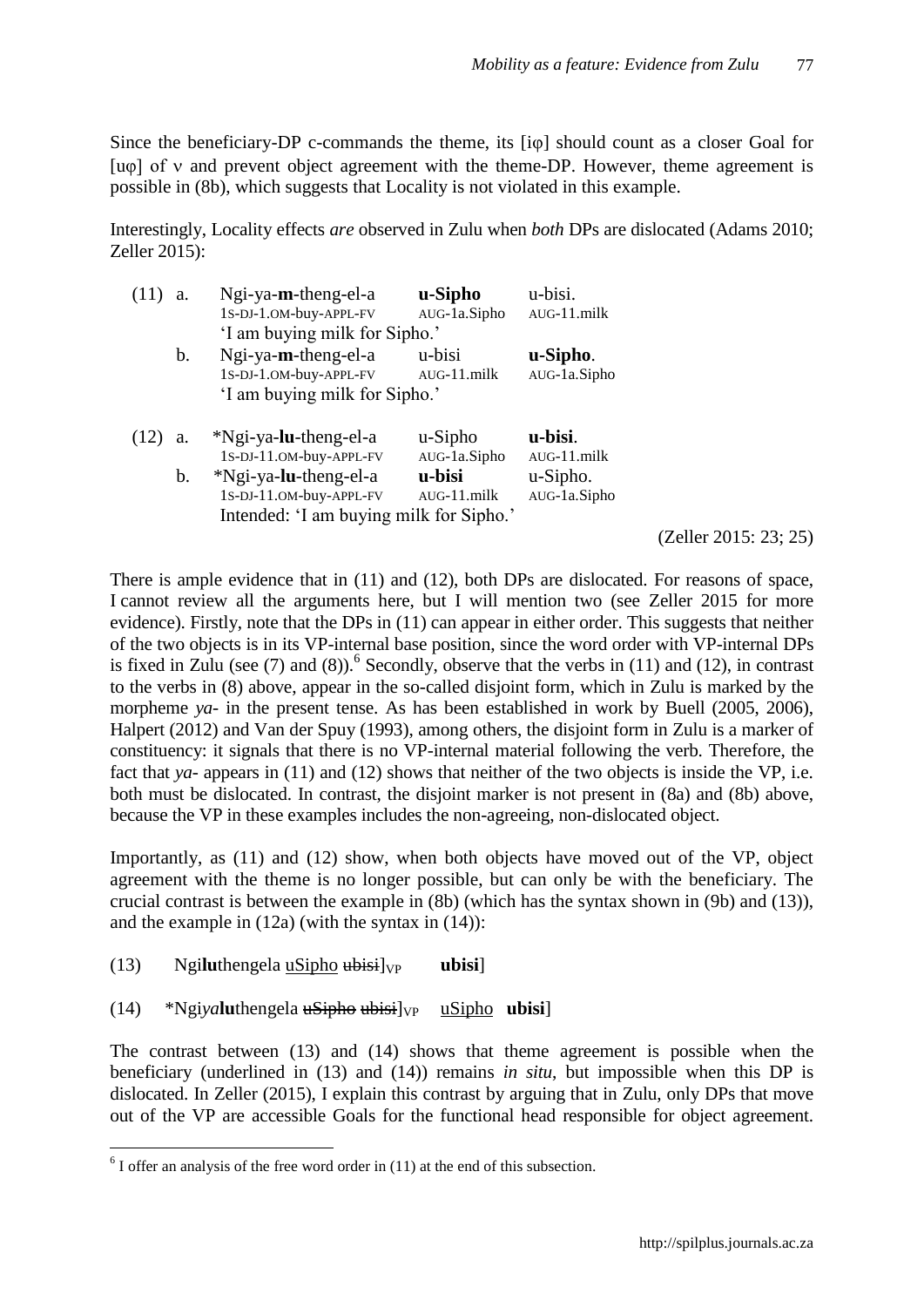Therefore, when the  $[u\varphi]$ -features of v probe v's c-command domain in  $(9b)/(13)$ , they do not "see" the beneficiary, since this DP remains in the VP. The only DP in the c-command domain of v that will eventually be dislocated is the theme, which therefore is the only visible Goal for the Probe in  $\gamma$ . Consequently,  $\gamma$  can agree with the theme without violating Locality. However, in (11) and (12), both the theme and the beneficiary move out of the VP. Both DPs are therefore accessible Goals. Locality now determines that only the closest  $DP$  to the Probe in  $v$  can agree. Since the beneficiary c-commands the theme, this entails that only the beneficiary-DP can trigger object agreement in Zulu when both DPs are dislocated.<sup>7</sup>

This is an important conclusion in light of the discussion in section 2. If φ-features of DPs are only active for Agree when the DP undergoes movement, then this means that the "I am moving!"-property must be encoded on the respective DP before the DP moves, to guarantee that its φ-features are "visible" to the Probe. This conclusion supports the view advocated by Bošković (2007) and Stroik (2009), according to which movement is triggered by a feature of the moving category.

Therefore, I propose that in constructions such as (11), both the theme and the beneficiary carry a mobility feature (which I now call [uK], following Bošković (2007)) when they are still *in situ*. The presence of the feature [uK] on both DPs determines that both DPs will undergo movement. But in addition, [uK] also activates DPs for Agree in Zulu. Accordingly, there are two active Goals in the c-command domain of the Probe  $\nu$  in (11). Recall that object marking in Zulu is a case of object agreement between the  $[u\varphi]$ -features of  $v$  and the  $[i\varphi]$ features of the *closest active* DP in v's c-command domain. Since both object-DPs are active in (11), Locality now determines that only the higher Goal can Agree; consequently, (12)/(14) is ungrammatical. In (8b)/(13), in contrast, only the theme-DP has [uK]. This means that the beneficiary-DP in this example is *not* an active Goal for Agree, and its [iφ]-features therefore do not block Agree between  $v$  and the theme. As a result, the theme agrees with  $v$  and will move, while the beneficiary remains in the VP. Lacking  $[uK]$ , the beneficiary is invisible for a probing head and does not produce intervention (Locality) effects.<sup>8</sup>

 $\overline{a}$  $<sup>7</sup>$  A reviewer wonders if the agreement asymmetry illustrated by (11) and (12) could not simply be the result of</sup> an animacy asymmetry: the beneficiary is animate, while the theme is inanimate. However, in Zeller (2015), I show that the asymmetries observed in "double" dislocation constructions are still observed if animacy is controlled for. For example, in Zulu constructions with two dislocated inanimate object-DPs, the beneficiary is still the only DP that can be object-marked:

| ?Ngi-ya-yi-theng-el-a  | i-n-dlu     | ya-mi                                                                      | <i>i</i> -fastela.                             |
|------------------------|-------------|----------------------------------------------------------------------------|------------------------------------------------|
| 1S-DJ-9.OM-buy-APPL-FV | AUG-9-house | 9. POSS-my                                                                 | AUG-5.window                                   |
|                        |             |                                                                            |                                                |
| *Ngi-ya-li-theng-el-a  | i-n-dlu     | ya-mi                                                                      | <i>i</i> -fastela.                             |
|                        |             | 9. POSS-my                                                                 | AUG-5.window                                   |
|                        |             |                                                                            |                                                |
|                        |             | 'I am buying a window for my house.'<br>1S-DJ-5.0M-buy-APPL-FV AUG-9-house | Intended: 'I am buying a window for my house.' |

(Zeller 2015: 26)

Note also that an analysis which assumes that animacy is responsible for the asymmetries in (11) and (12) cannot explain why object agreement with the inanimate theme-DP is possible in (8b), despite the presence of an animate beneficiary-DP.

<sup>&</sup>lt;sup>8</sup> Chomsky (2000: 123) argues that the [iφ]-features of a higher DP can prevent an Agree-relation between a Probe and a lower DP even when the higher DP is inactive as a result of its Case features having been checked and deleted (a so-called "defective intervention effect"). The Zulu data show that DPs that are inactive due to the absence of [uK] do not produce defective intervention effects; they are truly invisible in terms of Agree-relations.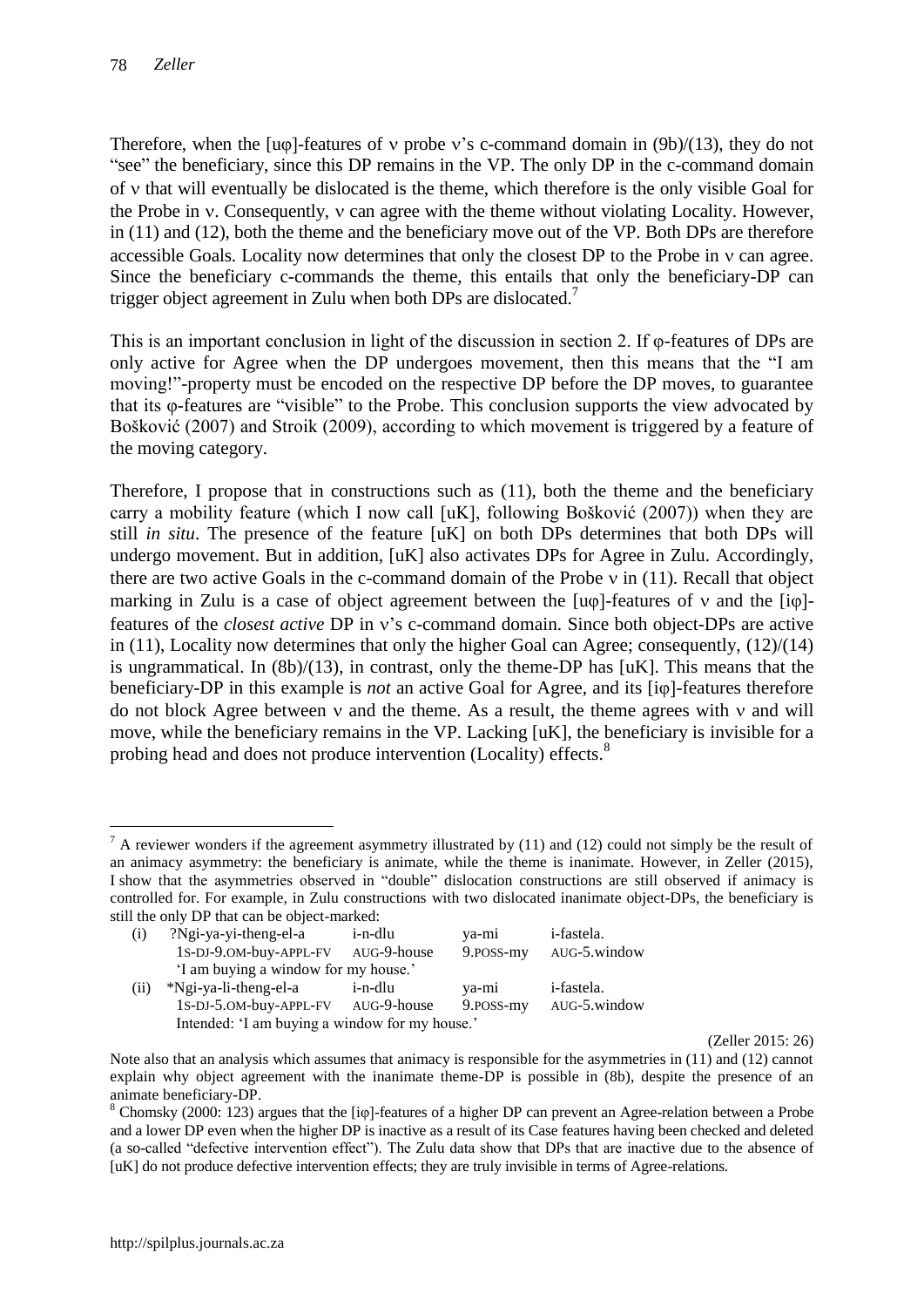In an attract-based account, the difference between (13) and (14) would have to be encoded through features on the attracting head  $v$ : presumably, in "double" right dislocation constructions such as  $(11)$ ,  $\nu$  would have two EFs, so that both DPs can be attracted to multiple specifiers of  $v$ . However, it is unclear why the presence of a second EF on  $v$  would make a difference for Agree: why would the Probe  $\lceil \text{u}_0 \rceil$  of  $v$  be able to ignore the  $\lceil \text{u}_0 \rceil$  of the beneficiary when  $\nu$  has only one EF, but not when it has two? There seems to be no (nonstipulative) way in which an analysis that captures movement in terms of attracting features can explain the agreement difference observed above.

The Zulu data therefore provide empirical evidence in favour of a Bošković/Stroik-type analysis of movement as driven by features of the moved element. In addition, the data demonstrate that the same feature [uK] can simultaneously activate an element for movement and for Agree. Interestingly, in this respect, my analysis contradicts Bošković (2007), who argues (*pace* Chomsky (2000, 2001)) that the activity condition does not hold for Agree. However, it is clear that this position cannot be maintained in light of the Zulu data. In Zulu, it is exactly the same property of an object that causes it to move out of the VP that also turns it into an active Goal for a Probe in  $\nu$ .

Finally, my analysis also sheds an interesting new light on the scope of Locality constraints. Recall that the two dislocated objects in examples such as (11) can appear in either order. One possible interpretation of this fact is that A'-movement, in contrast to Agree, is not subject to Locality. Suppose that the first dislocated object moves to a specifier of  $v$ , and that the second object tucks in below the first. According to this assumption, the word order beneficiary > theme in (11a) is derived when the theme-DP moves first, crossing the beneficiary, which then moves in a second step and tucks in below the theme. The word order theme > beneficiary would result from the opposite order of the two movement steps. According to this analysis, multiple dislocation operations always arrange dislocated objects in the same hierarchical order, but different word order possibilities exist because the order of the dislocation movements is free.<sup>9</sup> However, this view implies that, even though a beneficiary-DP with  $[uK]$  blocks Agree between  $v$  and a theme-DP (because  $[uK]$  activates the beneficiary-DP for φ-feature agreement), it does *not* block *movement* of the theme to [Spec,  $\nu$ ] (because movement is not triggered by a feature of the probing head  $\nu$ ). Importantly, this asymmetry between agreement and movement is predicted in a theory in which only Agree is a relation between a feature of a higher functional head and a phrase in its c-command domain, whereas movement is a Last Resort operation driven by a feature of the moved phrase. Consequently, only the former operation is expected to show intervention effects of the sort captured by Locality as defined in (10).

 $9<sup>9</sup>$  If multiple specifiers are created not by tucking-in, but by moving the second DP into a specifier above the first, then it would be the word order theme > beneficiary that is derived by moving the theme first, across the beneficiary-DP. Notice that the analysis described in the text differs from how the free word order of two dislocated objects is derived in Zeller (2015). There I assume that the agreeing object (the beneficiary) always moves first, and that the theme-DP can "choose" between different landing sites, one preceding (below) and one following (above) the beneficiary. However, in light of my conclusion that movement is not triggered by features of the target, I now consider the analysis described in the text (which was first suggested to me by Erich Groat) as superior.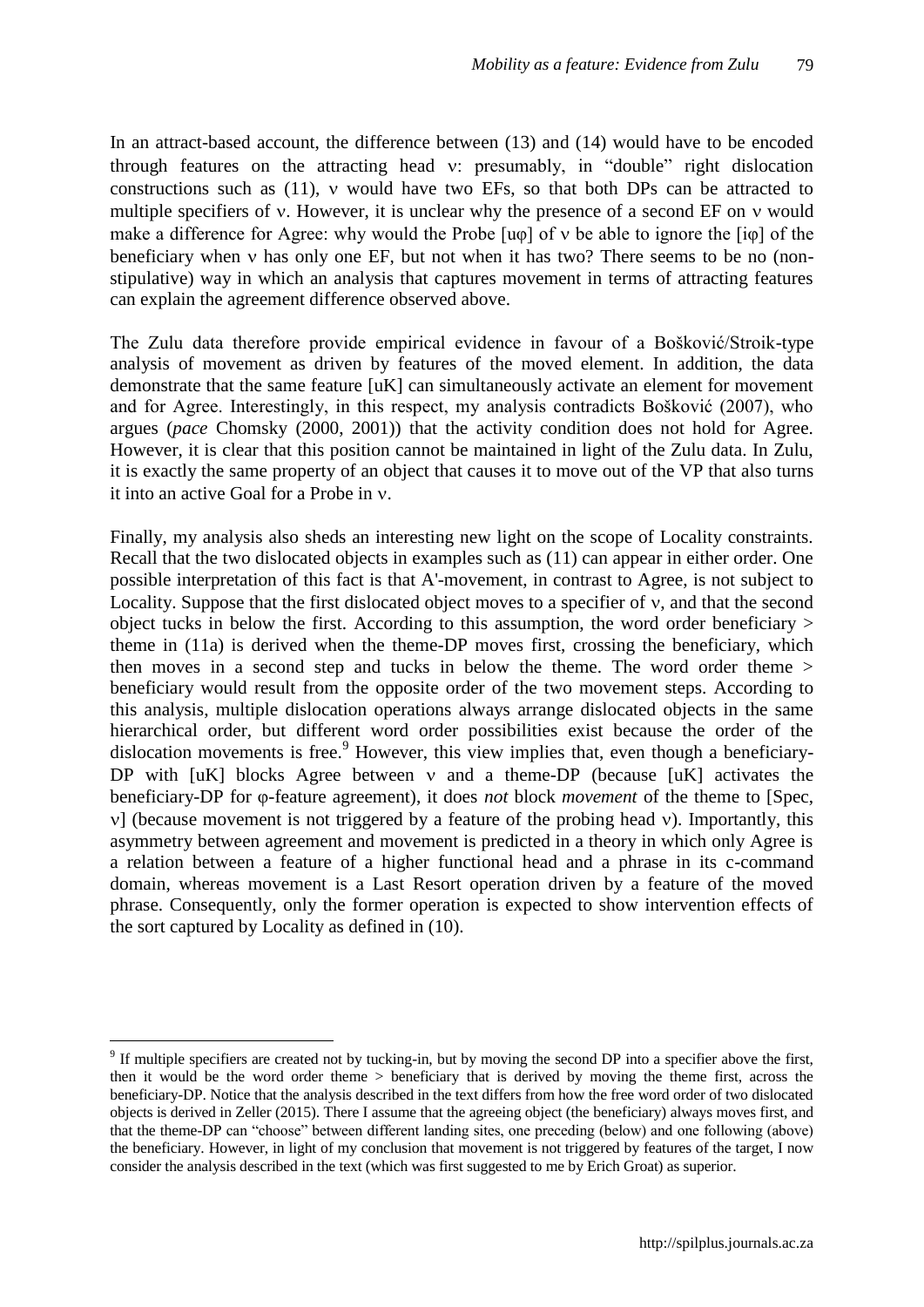## **3.2 Left dislocation and object agreement**

I now want to show that the activation of object-DPs through a "mobility" feature [uK] is not only observed with right dislocation, but in all A'-movement constructions in Zulu. Consider first left dislocation. Left-dislocated objects in Zulu obligatorily agree with the verb; in double object constructions, either object can be left-dislocated:

| $(15)$ a. |             | <b>U-Sipho</b> | ngi-m-theng-el-a                     | u-bisi.        |
|-----------|-------------|----------------|--------------------------------------|----------------|
|           |             | AUG-1a.Sipho   | 1S-1.OM-buy-APPL-FV                  | $AUG-11$ .milk |
|           |             |                | 'Sipho, I'm buying him milk.'        |                |
|           | $h_{\cdot}$ | U-bisi         | ngi-lu-theng-el-a                    | u-Sipho.       |
|           |             | $AUG-11$ .milk | 1S-11.OM-buy-APPL-FV                 | AUG-1a.Sipho   |
|           |             |                | 'The milk, I'm buying it for Sipho.' |                |

Due to the phasehood of  $vP$ , I assume that left dislocation proceeds successive-cyclically through the edge of vP. Furthermore, I assume that left-dislocated phrases move to the specifier of a category in the left periphery (which I call Top).

It is possible in Zulu to left-dislocate one object and to right-dislocate the other. Importantly, in these constructions, we find that only the beneficiary-DP can trigger object agreement,  $(16)-(17):^{10}$ 

|      | a. | <b>U-Sipho</b> | ngi-ya-m-theng-el-a                          | u-bisi.        |
|------|----|----------------|----------------------------------------------|----------------|
|      |    | AUG-1a.Sipho   | 1S-DJ-1.OM-buy-APPL-FV                       | AUG-11.milk    |
|      |    |                | 'Sipho, I am buying (it) for him, the milk.' |                |
|      | b. | U-bisi         | ngi-ya-m-theng-el-a                          | u-Sipho.       |
|      |    | $AUG-11$ .milk | 1S-DJ-1.OM-buy-APPL-FV                       | AUG-1a.Sipho   |
|      |    |                | 'The milk, I am buying (it) for him, Sipho.' |                |
|      |    |                |                                              |                |
|      |    |                |                                              |                |
| (17) | a. | $*U-Sipho$     | ngi-ya-lu-theng-el-a                         | u-bisi.        |
|      |    | AUG-1a.Sipho   | 1S-DJ-11.OM-buy-APPL-FV                      | $AUG-11$ .milk |
|      |    |                | 'Sipho, I am buying (it) for him, the milk.' |                |
|      |    | b. %*U-bisi    | ngi-ya-lu-theng-el-a                         | u-Sipho.       |
|      |    | $AUG-11$ .milk | 1S-DJ-11.OM-buy-APPL-FV                      | AUG-1a.Sipho   |

The disjoint verb form signals that both DPs have moved out of the VP in (16) and (17). As (16) shows, it does not matter which object ends up in the left periphery and which one is dislocated to the right. In (16a), the beneficiary has undergone successive-cyclic movement to [Spec, Top] via [Spec,  $v$ ], while the theme has moved to a second [Spec,  $v$ ] and stayed there. In (16b), it is the theme that has undergone successive-cyclic movement to [Spec, Top], while the beneficiary has

 $10$  While (17a) shows that it is clearly not possible to left-dislocate the beneficiary when the agreeing theme is right-dislocated, judgements were not quite so clear with respect to examples of the type in (17b), with a rightdislocated beneficiary and an agreeing left-dislocated theme. Although most of the examples of this type were also rejected by my two Zulu consultants (as expected), both speakers were generally less certain about their judgements regarding this construction. Each speaker also unexpectedly accepted one example of this type (although a different one in each case). To reflect this situation, I have marked (17b) as %\*. I have no explanation for why examples of the (17b)-type were not systematically excluded, whereas judgements regarding the ungrammaticality of examples such as (17a) were robust.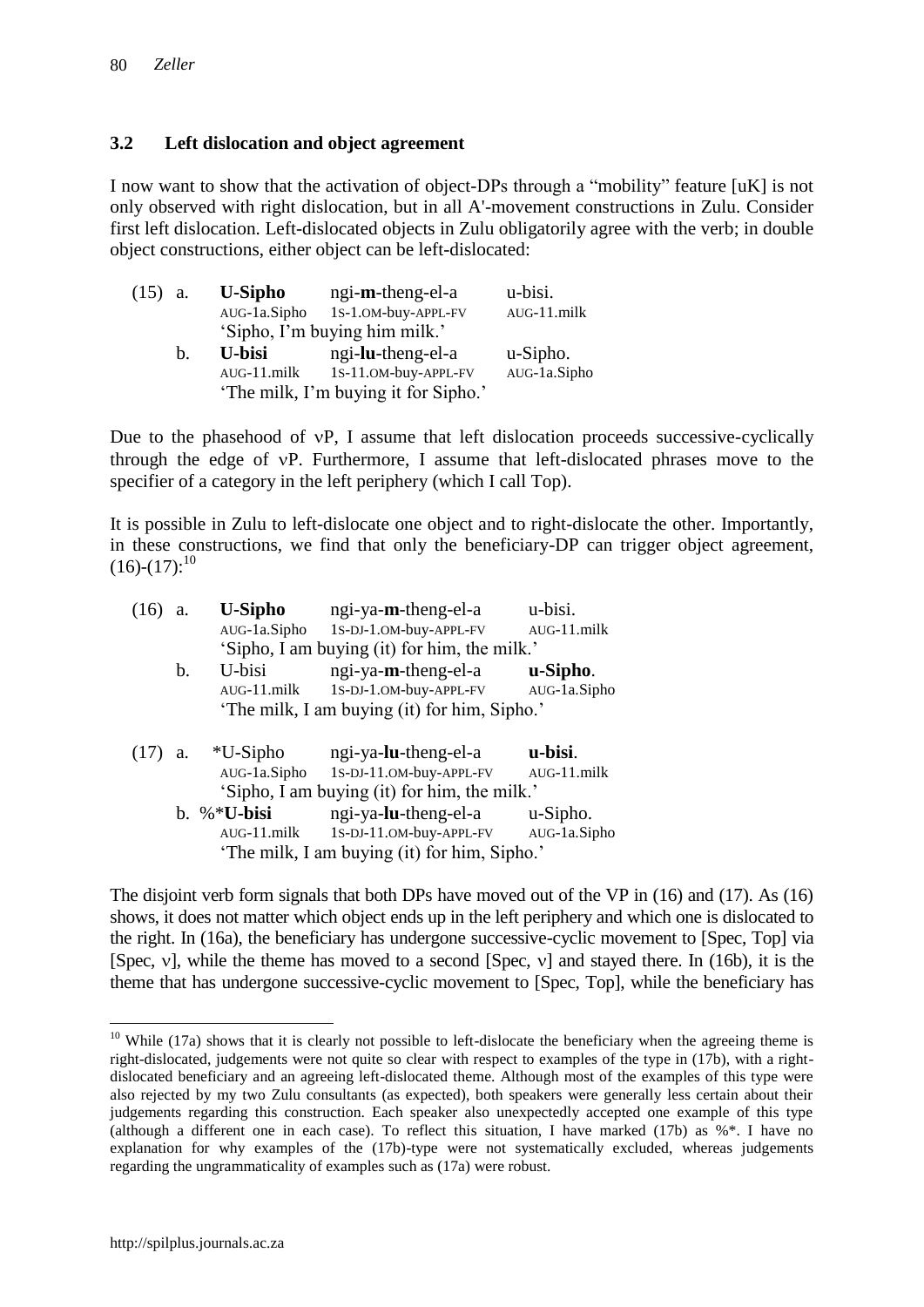remained in [Spec, v]. However, object agreement is again constrained by Locality when both DPs have moved out of the VP: in this case, only the beneficiary-DP can be object-marked.

The contrast between (15b), which shows that object agreement with the theme is possible when the beneficiary has remained inside the VP, and (17), where both DPs are dislocated, follows from the analysis outlined in section 3.1. Moved DPs have [uK] in Zulu, and only phrases with [uK] are active for object agreement. Therefore, object agreement with the theme is possible when only the theme is left-dislocated, because the beneficiary does not have [uK]. In contrast, when the beneficiary is also dislocated, it intervenes as an active Goal between  $\nu$ and the theme-DP and blocks object agreement with the latter.

## **3.3 Relative clauses and object agreement**

In Zulu relative clauses, a null relative operator (*Op*) moves to [Spec, C]. When the extracted operator corresponds to an object, object marking is usually obligatory (Zeller 2004, 2006):

| $(18)$ A-ba-ntu                  | $[Op \text{ e-ngi-*(ba)-thanda-yo}]$  | ba-ya-hamb-a.     |
|----------------------------------|---------------------------------------|-------------------|
|                                  | AUG-2-person 2.Op REL-1S-2.OM-like-RS | 2.SM-DIS-leave-FV |
| 'The people I like are leaving.' |                                       |                   |

If the relative clause is based on a ditransitive verb, either object can be relativised (Zeller 2014):

| $(19)$ a. |                | A-ba-ntwana                                                     | $[Op \space$ o-ba-nik-e                              |              | i-zin-cwadi] ba-ya-jabul-a. |
|-----------|----------------|-----------------------------------------------------------------|------------------------------------------------------|--------------|-----------------------------|
|           |                | AUG-2-child                                                     | 2.Op REL.2S-2.OM-give-PST AUG-10-book                |              | 2.SM-DJ-be.happy-FV         |
|           |                |                                                                 | 'The children to whom you gave the books are happy.' |              |                             |
|           | $\mathbf{b}$ . | <b>I-zin-cwadi</b> $[Op \space o\text{-}zi\text{-}nik\text{-}e$ |                                                      | a-ba-ntwana] | zi-bomvu.                   |
|           |                |                                                                 | AUG-10-book 10.Op REL.2S-10.OM-give-PST AUG-2-child  |              | 10.SM-red                   |
|           |                |                                                                 | The books that you gave the children are red.'       |              |                             |
|           |                |                                                                 |                                                      |              | (Zeller 2014: 362)          |

I assume that the null operator in the examples in (18) and (19) has moved to [Spec, C] of the relative clause successive-cyclically via the phase edge [Spec,  $v$ ]. Since movement is triggered by  $[uK]$ , and the non-relativised object has remained in the VP.  $[u\omega]$  on  $v$  can see the φ-features of the null operator (which correspond to those of the head noun) as its closest Goal and agrees with them. Consequently, object agreement in Zulu relatives is with the relative operator.

My analysis predicts that in relative clauses with one dislocated and one relativised object, object marking should only be possible with the beneficiary. The problem is that this prediction is difficult to test with full DPs in Zulu, since object right dislocation in object relative clauses is a highly marked strategy. My consultants generally did not judge any examples as acceptable in which one object of a ditransitive verb was relativised and the other one right-dislocated.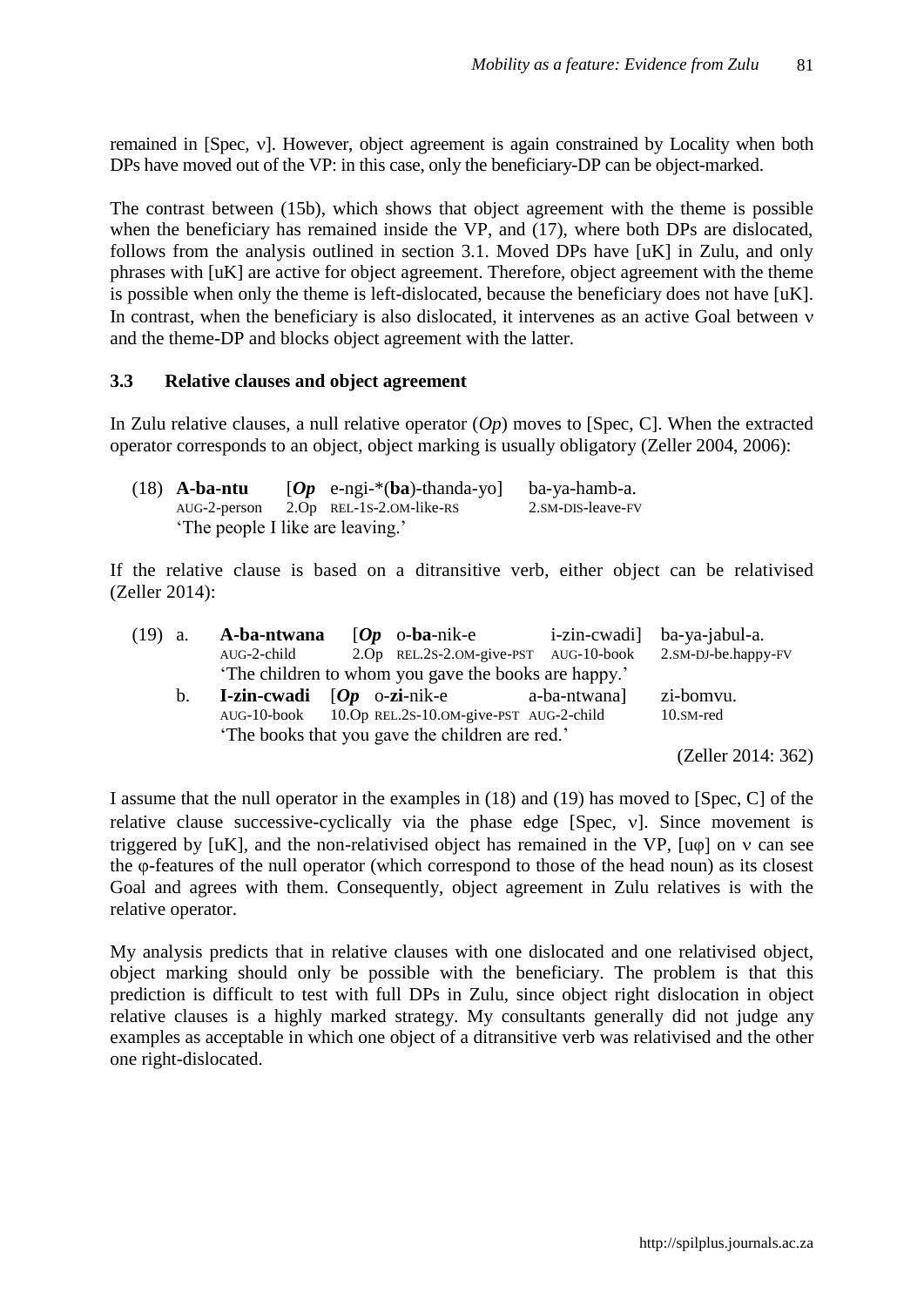However, the picture changes slightly when the dislocated object is the phonologically null pronominal *pro*. As shown in (20), *pro-*objects trigger object agreement and are obligatorily dislocated in  $Z$ ulu:<sup>11</sup>

| $(20)$ U-Langa               | $u$ -ya- <b>ba</b> -phek-el-al <sub>VP</sub> | pro   |  |  |
|------------------------------|----------------------------------------------|-------|--|--|
| AUG-1a.Langa                 | 1.SM-DJ-2.OM-cook-APPL-FV                    | 2.pro |  |  |
| 'Langa is cooking for them.' |                                              |       |  |  |

Buell (2005) shows that it is possible in Zulu to relativise one object of a double object construction and to realise the other one as *pro*. In (21), the beneficiary argument is *pro*  (noun class 1), which agrees with the verb. The theme (class 9) has been relativised, but does not agree:

| $(21)$ Y-i-mali               | $[Op$ e-ngi-m-nik-ile-yol <sub>VP</sub>              | pro <sub>l</sub>                    |
|-------------------------------|------------------------------------------------------|-------------------------------------|
|                               | $COP-AUG-9$ .money $9.Op$ REL-1S-1.0M-give-DJ.PST-RS | 1.pro                               |
| 'It's money that I gave him.' |                                                      |                                     |
|                               |                                                      | [Buell 2005: 177; bracketing added] |

Furthermore, Zeller (2014) demonstrates that it is also possible to relativise the beneficiary and to realise the theme as *pro*. In this case, object agreement must be with the relative operator:

|  | (22) <b>A-ba-ntwana</b> $\begin{bmatrix} [Op \text{ o-ba-nik-ile}]_{VP} \end{bmatrix}$ | pro | ba-ya-jabul-a.      |
|--|----------------------------------------------------------------------------------------|-----|---------------------|
|  | $AUG-2$ -child $2.Op$ REL.2S-2.0M-give-DJ.PST $10. pro$                                |     | 2.SM-DJ-be.happy-FV |
|  | The children to whom you gave them are happy.'                                         |     |                     |
|  |                                                                                        |     | (Zeller 2014: 363)  |

However, Zeller (2014) also shows that the option of realising both objects as null elements is not systematically available. Even for those speakers who accept data such as  $(21)$  and  $(22)$ ,  $^{12}$ the following constructions are unacceptable:

| $(23)$ a. |    |             | * <b>I-zin-cwadi</b> $[(Op \text{ o-zi-nik-ile}]_{VP}]$   | prol | zi-bomvu.           |
|-----------|----|-------------|-----------------------------------------------------------|------|---------------------|
|           |    |             | AUG-10-book 10.Op REL.2S-10.OM-give-DJ.PST 2.pro          |      | 10.SM-red           |
|           |    |             | Intended: 'The books that you gave them are red.'         |      |                     |
|           | b. |             | *A-ba-ntwana $[(Op \text{ o-zi-nik-ile}]_{VP}]$           | pro  | ba-ya-jabul-a.      |
|           |    | AUG-2-child | 2.Op REL.2S-10.OM-give-DJ.PST 10.pro                      |      | 2.SM-DJ-be.happy-FV |
|           |    |             | Intended: 'The children to whom you gave them are happy.' |      |                     |
|           |    |             |                                                           |      | (Zeller 2014: 364)  |

<sup>&</sup>lt;sup>11</sup> Due to the lack of phonetic content, the claim that  $pro$  is obligatorily dislocated is difficult to prove. However, *pro*-dislocation follows from the general requirement that material that is not part of the focus has to vacate the VP in Zulu (see Cheng and Downing 2009; Zeller 2015). Since *pro* is a weak pronoun and refers to a discoursegiven entity, it cannot be focused and can therefore not remain in the VP. The cross-linguistic tendency of weak pronouns to undergo object shift and to move out of the VP is well-known, and has been widely discussed in the literature, in particular with respect to the Scandinavian languages (cf. Holmberg 1986).

 $12$  As noted in Zeller (2014), not all speakers accept relative clause constructions such as (21) and (22) in which either the null relative operator or *pro* is left without an agreement reflex. The standard strategy in Zulu object relatives based on double object constructions with a pronominalised object is to realise the latter as a strong pronoun. However, as I observe in Zeller (2014), those speakers who accept examples such as (21) and (22) still reject the examples in (23), which is clear evidence that the contrast observed in dislocation constructions also holds in relative clauses.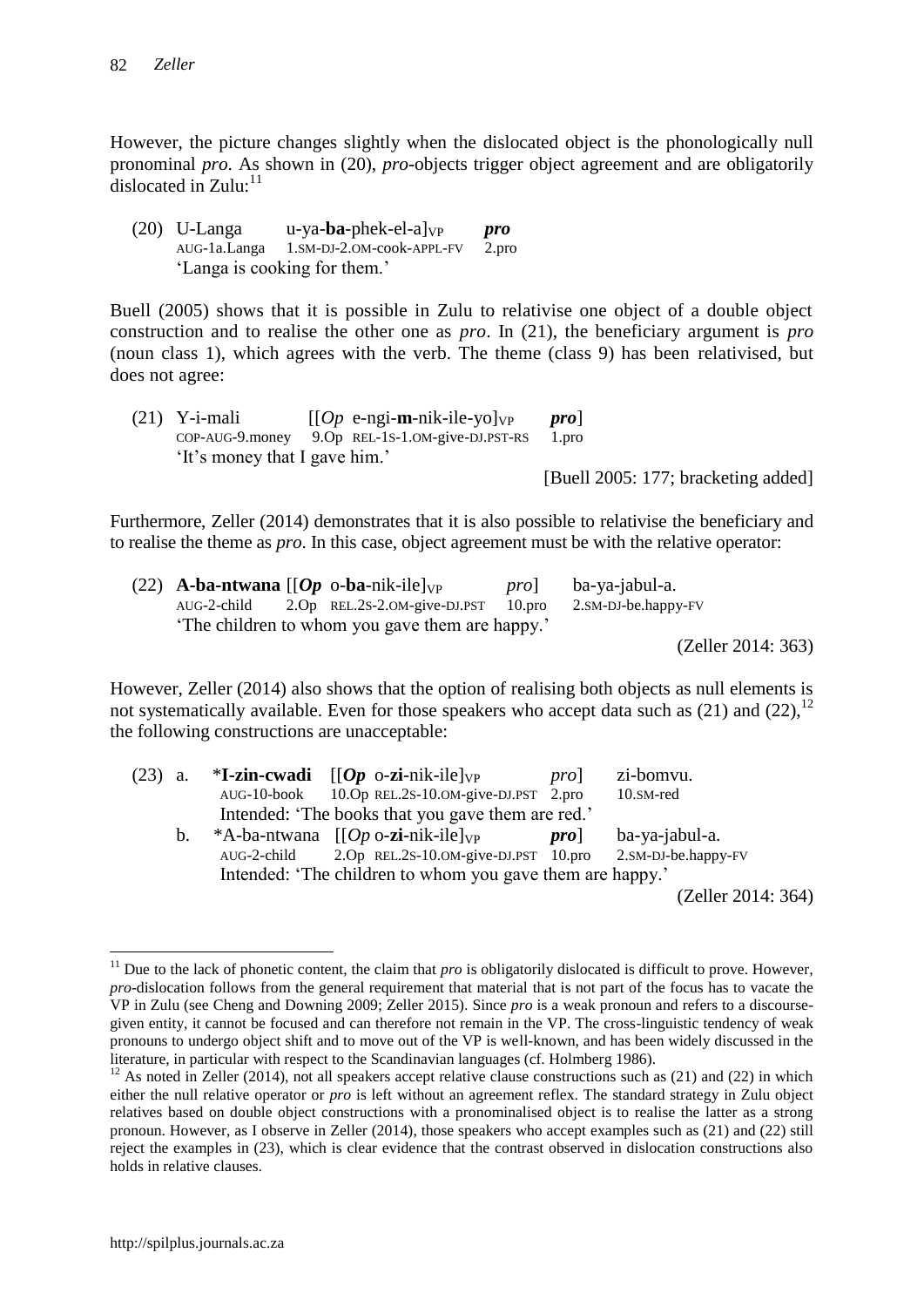In (23a), the theme has been relativised, and the beneficiary is *pro*. In this respect, (23a) is similar to the grammatical example in (21). The example in (23b) resembles (22) in that the theme is *pro* and the beneficiary is the relative operator. However, (23a) and (23b) are both ungrammatical. This is because the verbs in the relative clauses in (23), in contrast to the constructions in (21) and (22), show object agreement with the theme. This ungrammaticality is predicted by my analysis. Since both *pro* and the relative operator have been moved out of the VP in these examples, they must both be marked as [uK]. The φ-features of both objects are therefore active for Agree, and Locality determines that object agreement must be with the higher object (the beneficiary). Object agreement with the theme is possible only when the beneficiary has remained inside the VP (see (19b) above). In this case, the beneficiary lacks [uK] and is not an active Goal in terms of Locality; when the theme is relativised, it can therefore agree with  $v$ .

#### **3.4 [uK] and covert movement**

 $\overline{a}$ 

The final type of A'-movement that I will discuss here is Quantifier Raising  $(QR)$ .<sup>13</sup> The difference between QR and the types of A'-movement discussed above is that QR takes place in covert syntax. Nevertheless, if all movement is driven by an uninterpretable feature [uK], then we also expect to observe the effects of this feature with QR, especially if QR is analysed as an instance of overt movement plus spell-out of the lower copy (as suggested by Fox and Nissenbaum 1999, among others).

If QR is movement driven by a [uK]-feature, then the analysis proposed above makes two predictions. Firstly, quantified objects should obligatorily trigger object agreement in Zulu, even when they are pronounced inside the VP. However, (24) shows that this is not the case:

| $(24)$ a. |                               | Ngi-biz-a a-ba-ntwana bonke.   |  |  |  |                    |
|-----------|-------------------------------|--------------------------------|--|--|--|--------------------|
|           |                               | 1s-call-FV AUG-2-child 2.all   |  |  |  |                    |
|           |                               | 'I call all the children.'     |  |  |  |                    |
|           |                               | b. *Ngi-ba-biz-a a-ba-ntwana   |  |  |  | bonke.             |
|           |                               | 1s-2.om-call-FV AUG-2-child    |  |  |  | 2. a <sub>11</sub> |
|           |                               | 'I call all the children.'     |  |  |  |                    |
|           | $\mathbf{c}$ .                | Ngi-ya-ba-biz-a a-ba-ntwana    |  |  |  | bonke.             |
|           |                               | 1S-DJ-2.0M-call-FV AUG-2-child |  |  |  | 2.all              |
|           | 'I do call all the children.' |                                |  |  |  |                    |

If QR was indeed triggered by [uK], then object quantifiers should always trigger object agreement because, as I have argued, [uK] activates an element as a possible Goal for object agreement. However, as (24a) shows, a non-agreeing object-QP is perfectly fine in Zulu. Moreover, object agreement is even ruled out when the object-QP is pronounced inside the VP, as (24b) shows; like ordinary object-DPs, a QP has to undergo overt dislocation in order to agree, as shown by (24c) (note that the obligatoriness of the disjoint marker *ya*- in (24c) is evidence that the QP is outside  $VP$ ).<sup>14</sup>

<sup>&</sup>lt;sup>13</sup> Notice that Zulu does not have wh-movement; wh-*ex situ* constructions are realised as clefts (Sabel and Zeller 2006).

<sup>&</sup>lt;sup>14</sup> The example in (24b) is based on the judgement of my consultants, who rejected object marking with *in situ* quantifiers. However, it is interesting that Voeltz (2004: 12) reports example (24b) to be grammatical. In fact, according to the discussion in Voeltz (2004), quantifiers would be systematic exceptions to the general rule that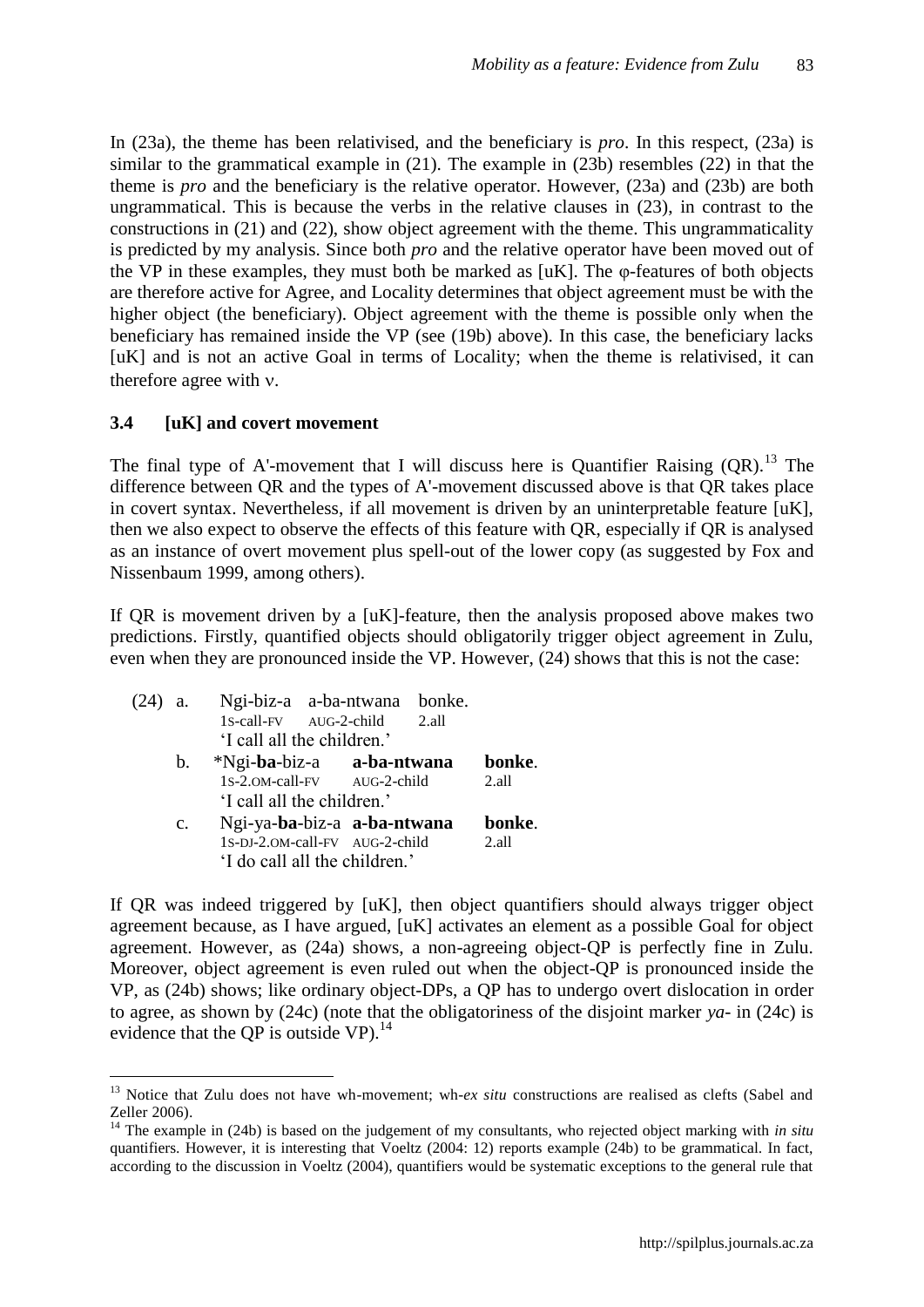The second prediction (noted by Tarald Taraldsen p.c.) is that a beneficiary QP should always block Agree between  $\nu$  and the theme. Again, this prediction is not borne out:

(25) Ngi-**lu**-theng-el-a i-zin-gane zonke **u-bisi**. 1S-11.OM-buy-APPL-FV AUG-10-child 10.all AUG-11.milk "I"m buying it for all the children, the milk."

The example in (25) shows that the quantified beneficiary does not block object agreement with a right-dislocated theme. However, if OR was driven by [uK] of O, then we would expect (25) to be ungrammatical, since the QP"s [uK] feature would be closer to the Probe in  $v$  than the  $[uK]$  of the theme, and it would intervene in terms of Locality.

The data in (24) and (25) lead me to conclude that QR in Zulu is not driven by a feature [uK]. However, this conclusion does not raise a problem for the analysis proposed above. As I discuss now, QR is in fact triggered by a property of the moved QP (and therefore does not require the postulation of attracting features), but this property is not a syntactic feature. Rather, Lechner (2009, 2012) shows that in the case of QR, it is the *semantic type* of quantifiers that causes QPs to be repelled from their base position.

Lechner (2012: 5) argues that QR is triggered by *type incompatibility*, defined as in (26b):

- (26) *Type (in)compatibility*
	- a. A node  $\alpha$  is *type compatible* iff the denotation of  $\alpha$  and its sister can be combined by the principles of semantic composition (Function Application, Predicate Modification, etc.)
	- b.  $\alpha$  is *type incompatible* otherwise

As is well-known, generalised quantifiers have the semantic type  $\langle\langle e,t\rangle,\langle\langle e,t\rangle,\langle \rangle)$ ; QPs such as *every linguist* or *all children* have the semantic type <<e,t>,t> (they map properties onto truth-values). Therefore, when an object-QP is merged with a transitive verb of type  $\langle e, \langle e, t \rangle \rangle$ , the resulting structure cannot be interpreted; the object-QP and the verb in (27) are type incompatible:

 $(27)$ **VP**  $V < e, \le e, t >>$  $QP \ll_{e,t>,t>}\nightharpoonup$  type incompatible offended every linguist

However, the problem raised by (27) can be solved by QR. When the QP moves, it leaves behind a copy (or trace) that is interpreted as a variable of type  $\ll$ , which can serve as an argument of the verb (see Heim and Kratzer 1998 and section 4.2 below):

agreeing objects must be dislocated in Zulu. Voeltz's (2004) observation, if accurate, would be relevant for my analysis here, but unfortunately, I could not reproduce the judgements he reports with my consultants. Therefore, I have to assume that examples such as (24b) are ungrammatical in Zulu.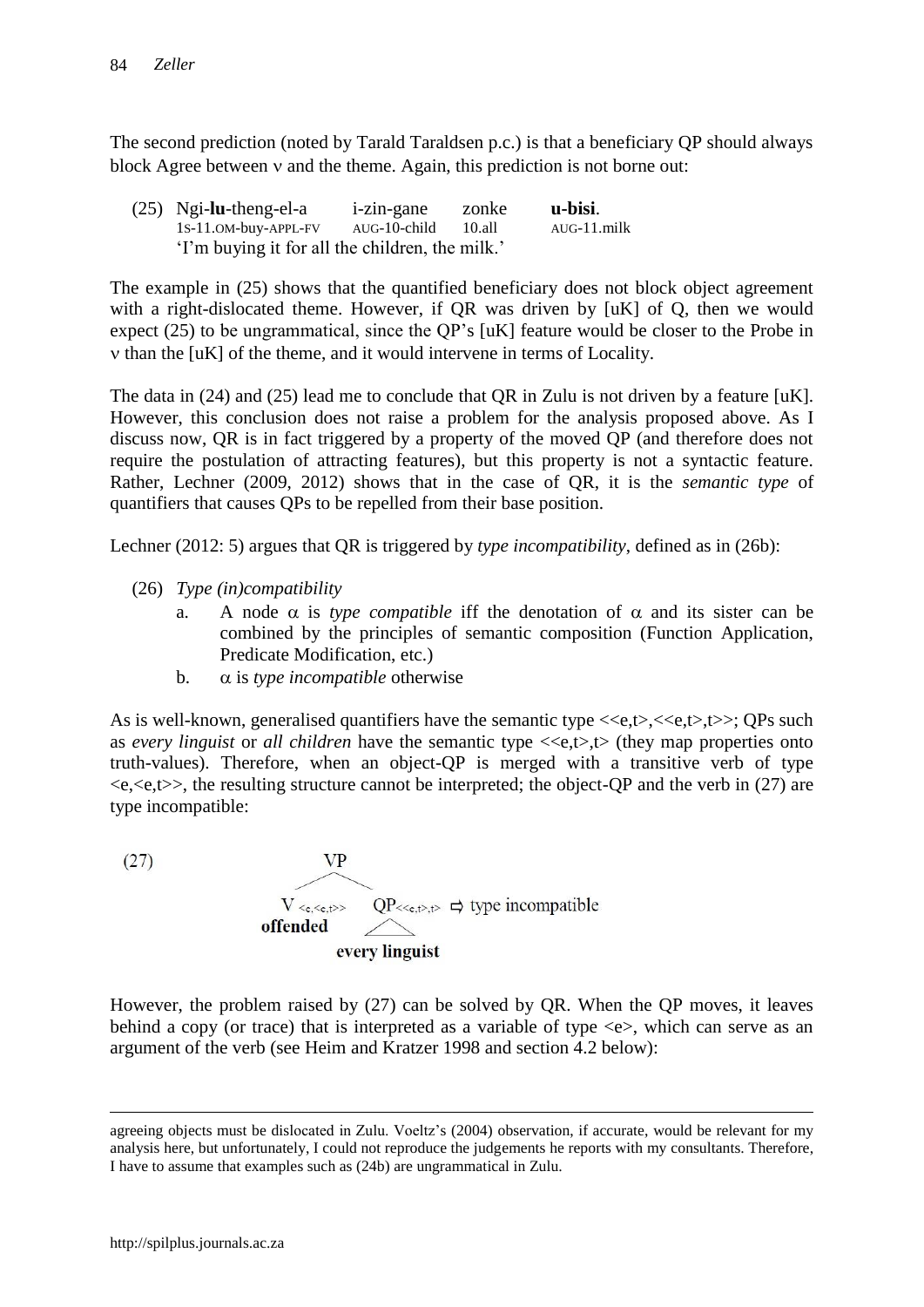

(28) illustrates the type-driven derivation of a sentence like *John offended every linguist*, in which the object-OP has undergone OR by moving to the edge of  $VP<sup>15</sup>$ . This movement is not caused by an uninterpretable grammatical feature, but can be analysed as being driven by the fact that a structure with an *in situ* QP cannot be interpreted. Therefore, according to Lechner (2009, 2012), type incompatibility forces QR.

Notice that the semantic type of the quantifier also determines the landing site of QR: The QP in (28) must at least merge as high as vP. This is because OR introduces a  $\lambda$ -operator that binds the variable left behind by QR. Only if the λ-operator combines with a constituent of type  $\langle t \rangle$  is the resulting constituent of type  $\langle e, t \rangle$  and hence a suitable argument for the quantifier (see Cable 2011; Heim and Kratzer 1998; Lechner 2009, 2012). I return to this point in section 4.2.

In conclusion, A'-movement can be triggered by different properties of the moved element. A phrase may be repelled from its base position either because it has a syntactic feature that cannot be checked and deleted without movement, or because its semantic type makes it uninterpretable in its base position. Both properties may also be simultaneously realised on a phrase, for example in constructions such as (24c), where the quantifier is overtly dislocated. Importantly, Agree in Zulu is only sensitive to [uK]. Therefore, instances of QR that are only triggered by type incompatibility do not show agreement reflexes.<sup>16</sup>

## **4. The nature of [uK]**

 $\overline{a}$ 

I have shown that in Zulu, the mobility feature [uK] activates an element Y for both movement and Agree. According to Bošković"s (2007) theory discussed in section 2.2, Y with

 $15$  In (27) and (28), I have glossed over some details, for example by representing the verb as a function of type  $\langle e, \langle e, \rangle \rangle$ , and by representing the type of v in (28) as  $\langle \langle e, \rangle \langle e, \rangle \rangle$  (which guarantees that the semantic type of the VP is passed on to the next node v'). However, in the MP, the external argument is not considered to be an argument of the verb, but of  $v$ . The denotations of V and  $v$  would have to be adjusted to capture this fact. See Kratzer (1996) for a possible implementation in a neo-Davidsonian event semantics framework.

 $16$  Given that [uK] seems to be associated with all instances of overt A'-movement, it is tempting to speculate that [uK] is somehow linked to spell-out rules at PF. Perhaps chains with [uK] require spell-out of their head, while (non-trivial) chains without [uK] have to be spelled-out at the tail. Since [uK] is typically absent from QPs, QR is usually "covert".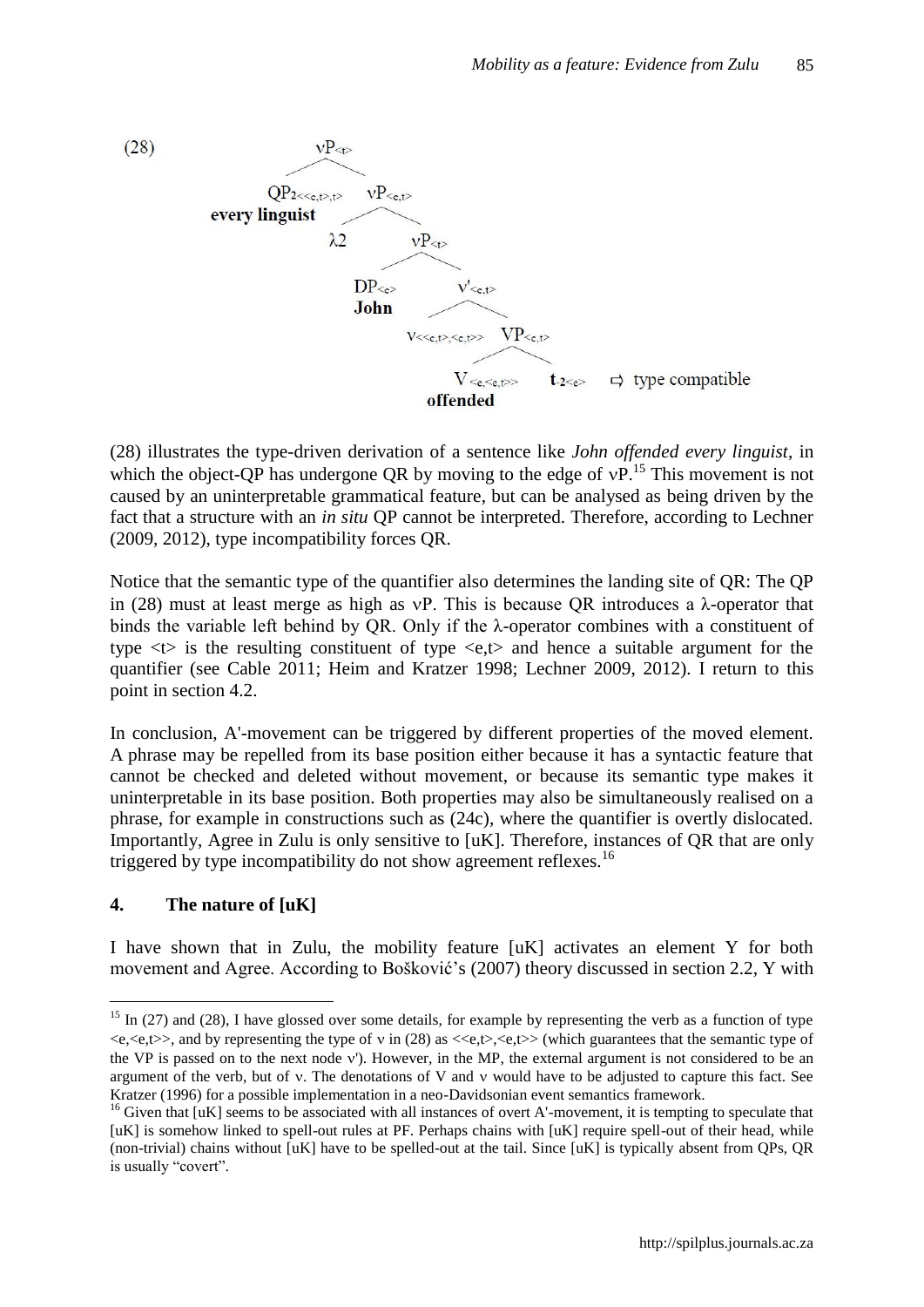[uK] must move because [uK] is a Probe that needs to c-command a suitable Goal in order to be checked and deleted. But what is the nature of [uK], what is the nature of the Goal, and how exactly is [uK] checked? In the following two subsections I discuss two possible accounts that provide slightly different answers to these questions.

## **4.1 Different types of [uK]**

An element Y with [uK] must move to bring [uK] into a position from where it can probe its c-command domain for a corresponding feature that can act as a Goal. A plausible assumption is that a suitable Goal for [uK] is an interpretable feature of the same type as [uK], i.e. [iK]. If this Goal-feature is located on a head X, then the closest position to which Y can move for its [ $uK$ ]-feature to be checked is [Spec, X].

In section 3, I discussed three types of A'-movement of object-DPs in Zulu: movement to [Spec,  $v$ ] (right dislocation), movement to [Spec, Top] (left dislocation), and movement to [Spec, C] (relativisation). One assumption that would explain these different movement operations is that the relevant functional head that provides the target for movement carries an interpretable feature that can act as a Goal for [uK]. For example, in left dislocation, one could postulate a feature [iTopic] on the Top-head. The motivation for object left dislocation would then follow from the presence of  $[uK] = [uTopic]$  on the object-DP, which needs to move out of the VP and at least as high as [Spec, Top], so that [uTopic] can probe and find [iTopic]. Similarly, right dislocation and relativisation could also be associated with specific interpretable features on  $C$  and  $v$ ; their uninterpretable counterparts are associated with DPs as different instantiations of [uK]. While the versions of [uK] that trigger movement of a phrase to  $[Spec, v]$  or  $[Spec, Top]$  are optionally associated with a phrase (since right and left dislocation are optional), the feature that causes movement to [Spec, C] in relative clauses is inherently part of the feature matrix of the null relative operator, and therefore will trigger obligatory operator movement.

Recall that left dislocation and relativisation proceed successive-cyclically, via [Spec,  $v$ ], the phase edge. However, as noted in section 2.2, this intermediate movement step is not driven by a feature of the phase head. As argued by Bošković (2007), when [uK] appears inside a phase that does not include a matching Goal for [uK], then the phrase with [uK] needs to move to the phase edge to be accessible for operations in the next phase, anticipating that the next phase includes a suitable Goal. For example, when an object-DP in Zulu has [uTopic], it will have to move to [Spec,  $v$ ] by Last Resort, because otherwise [uTopic] will remain unchecked. In the next phase, when Top with [iTopic] is merged, the DP will move to [Spec, Top] from where it c-commands Top, and [uTopic] can be checked and deleted.

According to this analysis, then, there are different types of [uK]. [uK] is the uninterpretable counterpart of an interpretable feature associated with either  $v$ , C, or Top. If any one of these different versions of the [uK]-feature is realised on an object-DP, then this DP will have to move out of the VP and, depending on the nature of [uK], will undergo left dislocation, right dislocation, or relativisation.

Note that this analysis implies that the final landing site of a phrase Y is already predetermined by the specific type of [uK] on Y before Y starts moving. However, it would perhaps be conceptually more attractive to assume that there is only one general type of [uK]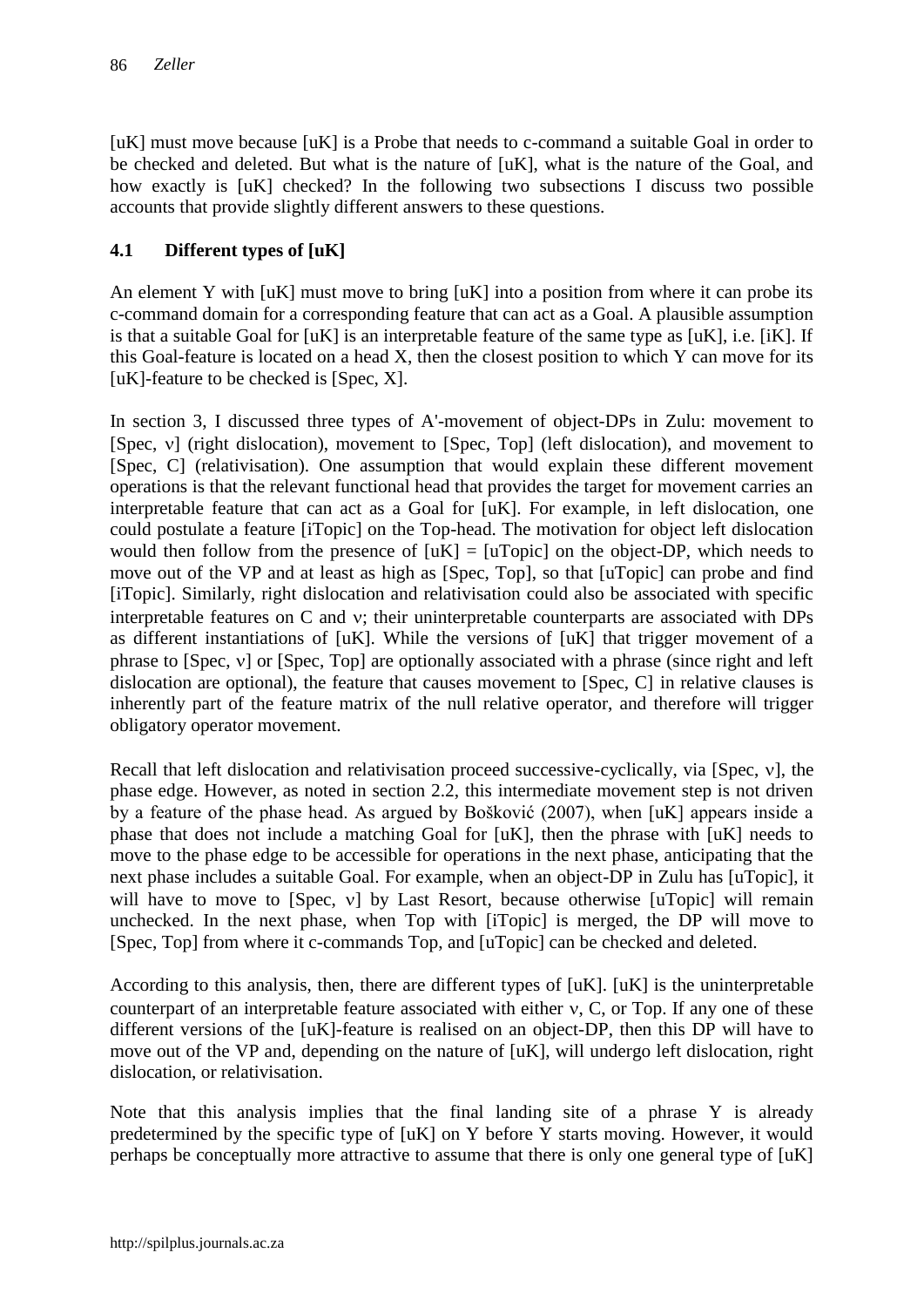that marks an element Y as mobile, but without specifying where Y will have to move, and to establish the final landing site of Y in the course of the derivation. In the final part of this paper, I show how this alternative idea can be captured theoretically.

#### **4.2 Movement and index interpretation**

In section 3.4, I discussed the semantics of QR. I showed that when QR raises a QP which then merges with a higher node, its sister node is interpreted as a function of type <e,t>, which is a possible argument for the semantics of the QP. The correct semantic type of the QP"s sister node is derived by assuming that QR introduces a  $\lambda$ -operator into the semantics that binds the variable left behind by QR. In (28) in section 3.4, I have represented this idea informally, by adding the λ-operator to the syntactic tree diagram. However, note that strictly speaking, the λ-operator is not part of the syntax; it is only added in the semantic component. What is part of the syntax is the *index* of the moved element. It is commonly assumed by "semantically-minded syntacticians" (Cable 2011: 3) that QR gives rise to a process called "index copying" through which the index of a raised QP is introduced as a separate node in the syntax (Cable 2011; Heim and Kratzer 1998):

 $\overline{a}$ 

The index of the moved phrase is copied as a sister to the sister of the moved phrase.

(Cable 2011: 3)

According to (29), the "proper" syntax of a construction such as (30a), in which a QP has raised and adjoined to XP, looks like (30b), with the movement index of the QP added below XP:<sup>17</sup>



The syntax in (30b) is then interpreted at LF according to the following *Predicate Abstraction Rule* PA (see Cable (2011: 6) and Heim and Kratzer (1998: 186) for slightly different formulations of PA):

(31) *Predicate Abstraction Rule* (PA) Let  $\alpha$  be a branching node with daughters  $\beta$  and  $\gamma$ , where  $\beta$  is the numerical index i. Then, for any variable assignment a,  $[[\alpha]]^a = \lambda x_{\leq c}$ .  $[[\gamma]]^{a(x/i)}$ .

<sup>(29)</sup> *Index copying*

<sup>&</sup>lt;sup>17</sup> The process of index copying violates the *Inclusiveness Condition* (IC; Chomsky 1995: 228), which demands that "no new objects are added in the course of computation". However, it is not clear how the syntax of movement constructions can be interpreted compositionally without the assumption that movement adds interpretable indices. Therefore, I adopt index copying here, even if it violates the IC.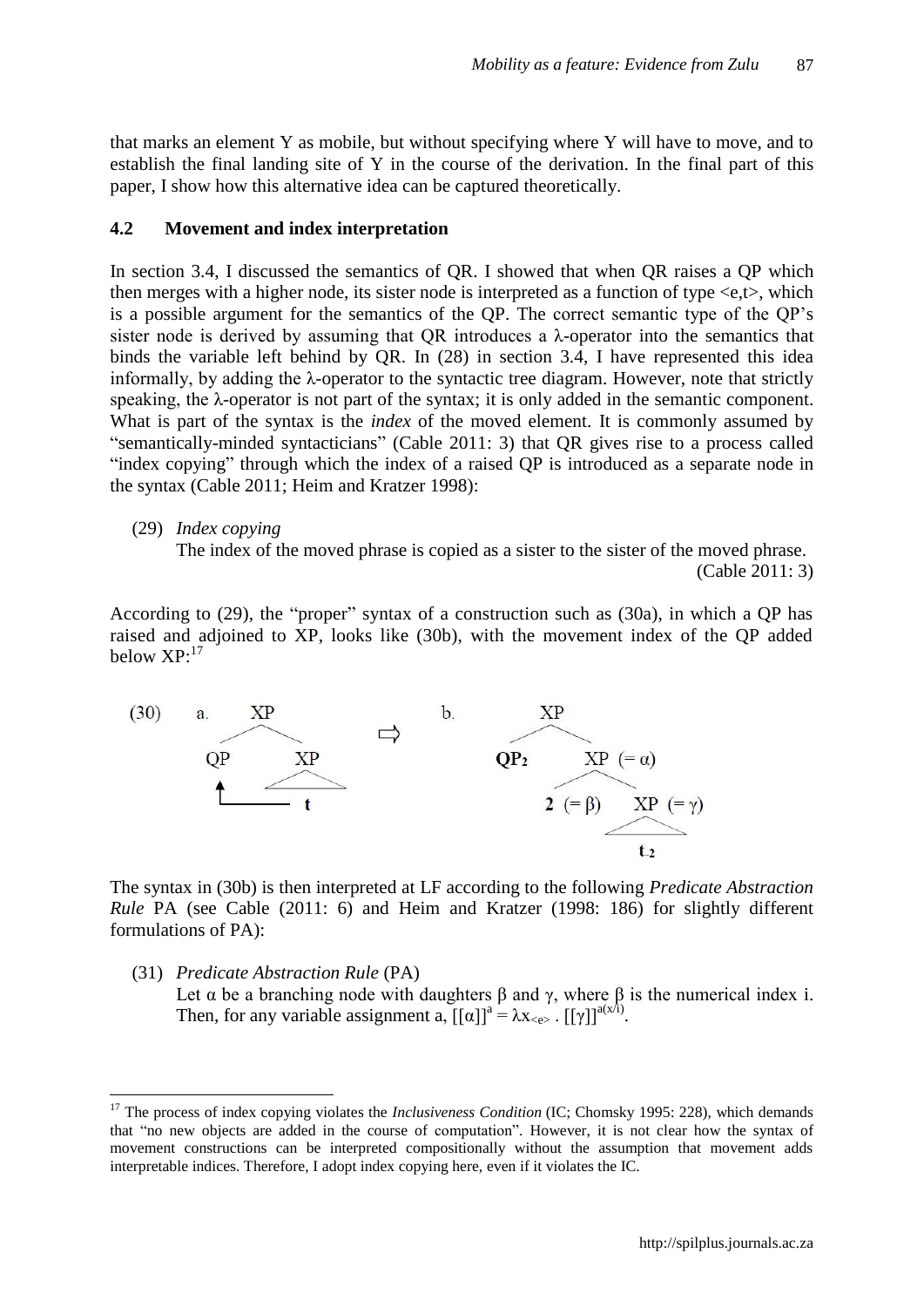The notation  $a(x/i)$  in (31) refers to a modified variable assignment, which is identical to assignment a except that it assigns x to the index i. When PA is applied to the XP-node that dominates the index 2 in (30b), the modified variable assignment will ensure that x is associated with the trace of the moved QP, which bears the same index, and x is then bound by the  $\lambda$ -operator. Furthermore, because x is of semantic type  $\langle e \rangle$ , and the lowest XP-node in (30b) (=  $\gamma$ ) denotes an expression of type <t>, PA determines that the denotation of the higher XP-node (=  $\alpha$ ) is of type <e,t>. Since the semantics of the QP is of type <<e,t>,  $\uparrow$ , it can take the denotation of this XP-node as an argument:



Importantly, the process of index copying and the PA-rule are not only necessary for QR. Rather, all types of A'-movement (and arguably also A-movement) require index copying. For example, when a DP of type  $\ll$  is topicalised, it is interpreted in its final landing site [Spec, Top]. However, this means that the DP combines with a node of type <t>. Index copying and PA are hence also required in this case to turn the denotation of the DP's sister node into a function that can take the denotation of the moved DP as an argument (see Cable 2011):

(33) John, I like.



I now propose that the (interpretable) Goal "feature" that can check and delete [uK] on a moved element is the index that is copied into the syntax in A'-movement constructions. When a phrase Y with [uK] moves to a position in which it is also interpreted, then its feature  $[uK]$  is deleted automatically, since the very fact that Y is interpreted in this position requires that its index is copied into the c-command domain of Y. In other words, [uK] activates a phrase Y for movement, because only movement can introduce an interpretable index as a potential Goal for [uK] in the c-command domain of Y. Note that therefore, the final landing site of movement of Y with [uK] is always the position in which Y is interpreted, since in this position, the interpretable index will automatically act as a Goal, and [uK] will be checked and deleted. Y can no longer move after it is interpreted, since the feature that activates Y for movement is no longer present.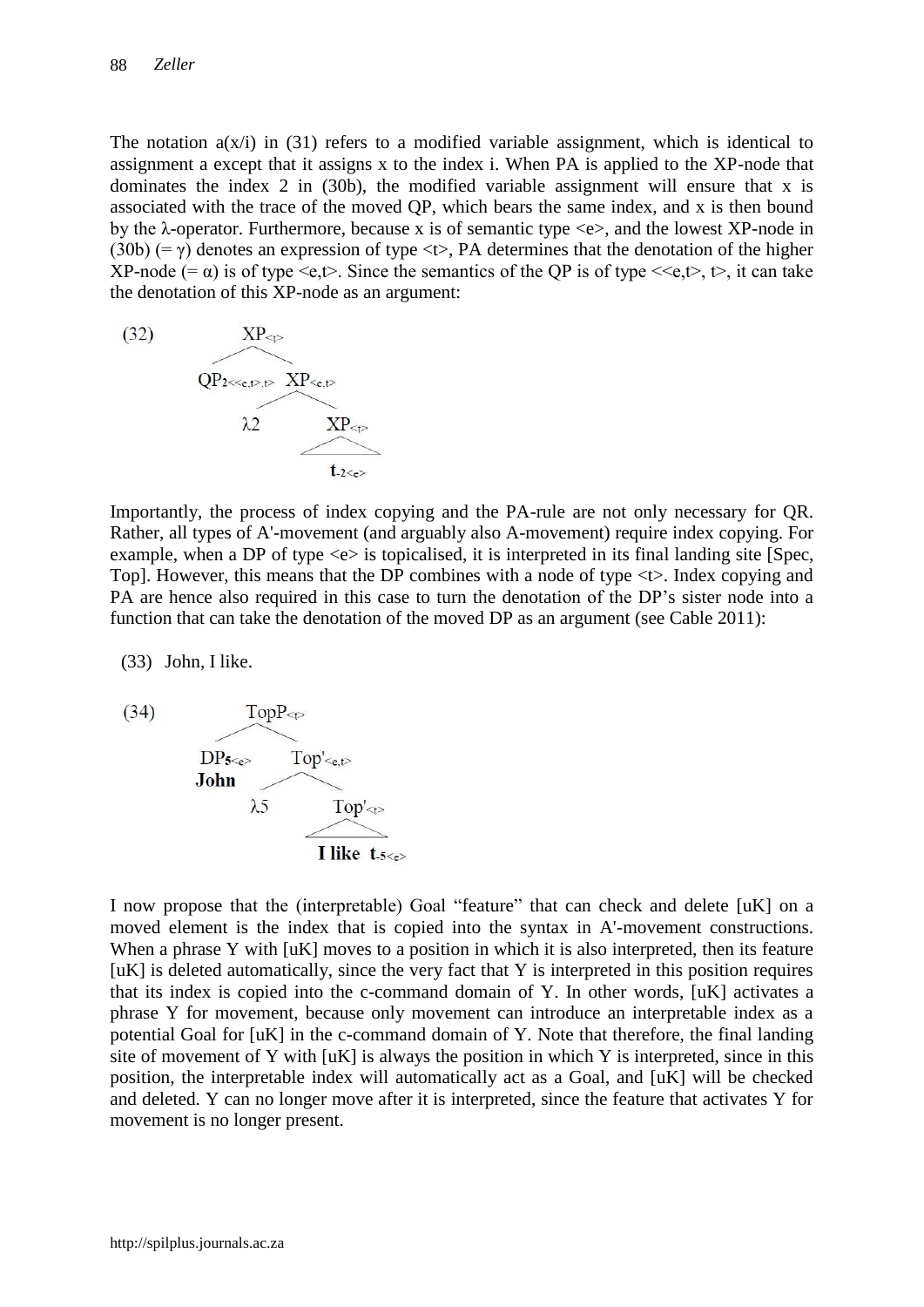The properties of successive-cyclic A'-movement also follow from this analysis. When a phrase Y with [uK] appears inside a phase  $\alpha$ , it will have to move to the edge of  $\alpha$  before Transfer. For Y to be interpretable in this position, its index will have to be copied into the structure, in which case [uK] will be checked and deleted, and no further movement will take place. However, suppose Y is not interpreted at the edge of  $\alpha$ . In this case, no index is copied, [uK] survives, and Y remains active for movement into a position in the next phase:



When Y's index is not copied into the edge of  $\alpha$ , no  $\lambda$ -operator will be introduced into the semantics. In this case, Y will not be interpretable in this position, since Y and its sister node are now type incompatible. But this means that, for the derivation not to crash at LF, the intermediate copy of Y has to be ignored by the semantic rules that interpret the representation in (35). What follows from this is the well-known fact that only the head and the tail of an A'-chain are interpreted in a derivation, while intermediate copies are "invisible at LF" (Chomsky 1995: 301), as indicated by the outline font in (35).

According to this alternative proposal, there is only one type of [uK]. [uK] is an uninterpretable feature of a phrase Y that is automatically checked in the position in which Y is interpreted. The checker is the index that is copied into the c-command domain of Y when Y has moved and that receives an interpretation as a λ-operator at LF (see (29) and (31)). Since the index is introduced through movement, [uK] can never be checked when Y is *in situ*, which is why [uK] activates Y for movement. As long as [uK] remains on Y, Y will move up in the derivation, until it lands in a position in which it is interpreted.

Before I conclude this section, it is worth pointing out that the proposal outlined here is based on the assumption that a moved DP, in principle, can be interpreted at any point in the derivation where it merges with a node of type <t>. Whether or not interpretation and index copying happen at a particular stage depends on extra-linguistic factors (such as the speaker"s communicative intention), and not on the syntax. However, once a moved element is interpreted in a specific position, the syntactic derivation comes to a halt, since the feature that drives movement will be checked and deleted in this position. Note that with respect to the question of how syntax and semantics interact, the proposal outlined here is therefore different from the system proposed in Chomsky (2008), which was briefly discussed in section 2.1. In Chomsky's (2008) model, A'-movement is triggered by the presence of optional EFs on phase heads; the highest phase head with EF is therefore the highest position in which a moved element can appear. According to Chomsky (2008), the interpretation of the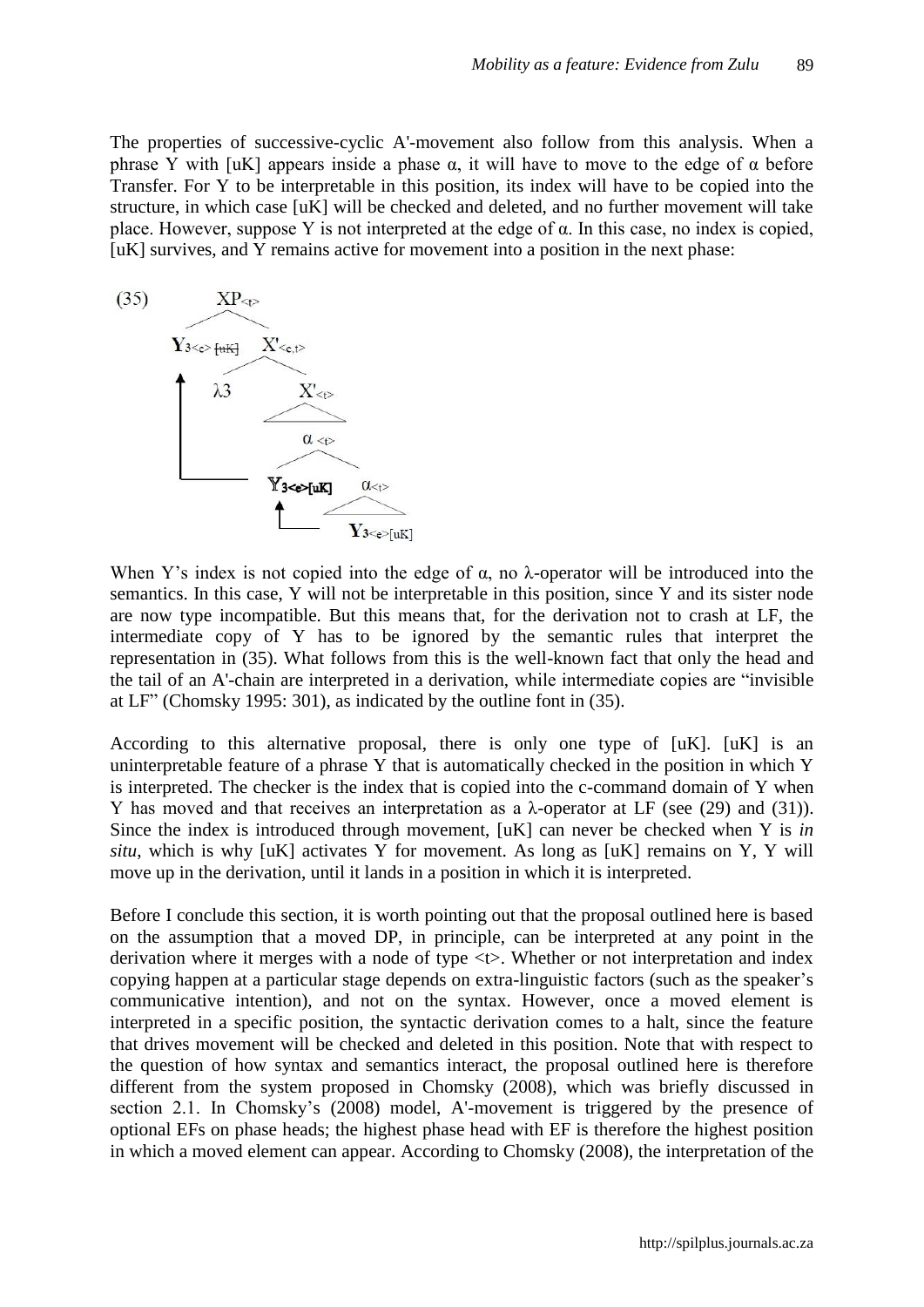moved element is then established on the basis of the final position it has reached – the semantics is "read off" the syntax. In contrast, in the model described in this section, the interpretation of a moved element in a particular position determines (via index copying and  $[uK]$ -feature checking) that this is also the final landing site of the moved element. In this respect, syntactic derivations depend on the intended interpretation, and the final syntactic position of a moved element is a consequence of the semantics, not the other way around.

In this section, I have discussed two possible ways in which the idea of a mobility feature can be fleshed out. The (more traditional) account I have provided in section 4.1 is based on the standard view that an uninterpretable feature is checked by a corresponding syntactic feature of the same type that is associated with a particular functional head in the syntax. The alternative proposal in section 4.2 instead assumes that the checker of [uK] is not a syntactic feature in the traditional sense, but the index of the moved element Y that is introduced into the syntax in the position in which Y is interpreted. At present, I consider both proposals potentially viable, but I hope that future research will reveal which one is better suited to account for the properties of A'-movement constructions in natural language.

## **5. Conclusion**

If syntactic movement is feature-driven, then there are two possibilities: a moved element can be attracted by a feature of the target, or it can be pushed up by one of its own features when this feature needs to be in a syntactically higher position for checking purposes. I have shown that the empirical properties of A'-movement in Zulu support the latter of these two options. In Zulu, the probing [uφ]-features of will only identify φ-features of a DP as a suitable Goal if that DP also undergoes movement. However, while  $[u\varphi]$  of  $v$  probes its c-command domain, the landing site of A'-movement is outside the c-command domain of the Probe. This means that the Probe must be able to "see" that a DP is "earmarked for movement" even before the DP is moved and remerged in a higher position. The conclusion that follows from this fact is that the "I am moving!"-property of a dislocated or relativised DP in Zulu cannot be captured by means of attracting features, but must be a property of the DP itself.

## **References**

Adams, N. 2010. *The Zulu ditransitive verb phrase*. PhD thesis, The University of Chicago.

Bošković, Ž. 2002. A-movement and the EPP. *Syntax* 5(3): 167-218.

Bošković, Ž. 2007. On the Locality and Motivation of Move and Agree: An Even More Minimal Theory. *Linguistic Inquiry* 38(4): 589-644.

Bošković, Ž. 2014. Now I"m a Phase, Now I"m Not a Phase: On the Variability of Phases with Extraction and Ellipsis. *Linguistic Inquiry* 45(1): 27-89.

Buell, L. 2005. *Issues in Zulu Verbal Morphosyntax*. Ph.D. thesis, Los Angeles, CA: UCLA.

Buell, L. 2006. The Zulu Conjoint/Disjoint Verb Alternation: Focus or Constituency? In L. Downing, L. Marten and S. Zerbian (Eds.) *Papers in Bantu Grammar and Description*. ZAS Papers in Linguistics 43. Berlin: ZAS. pp. 9-30.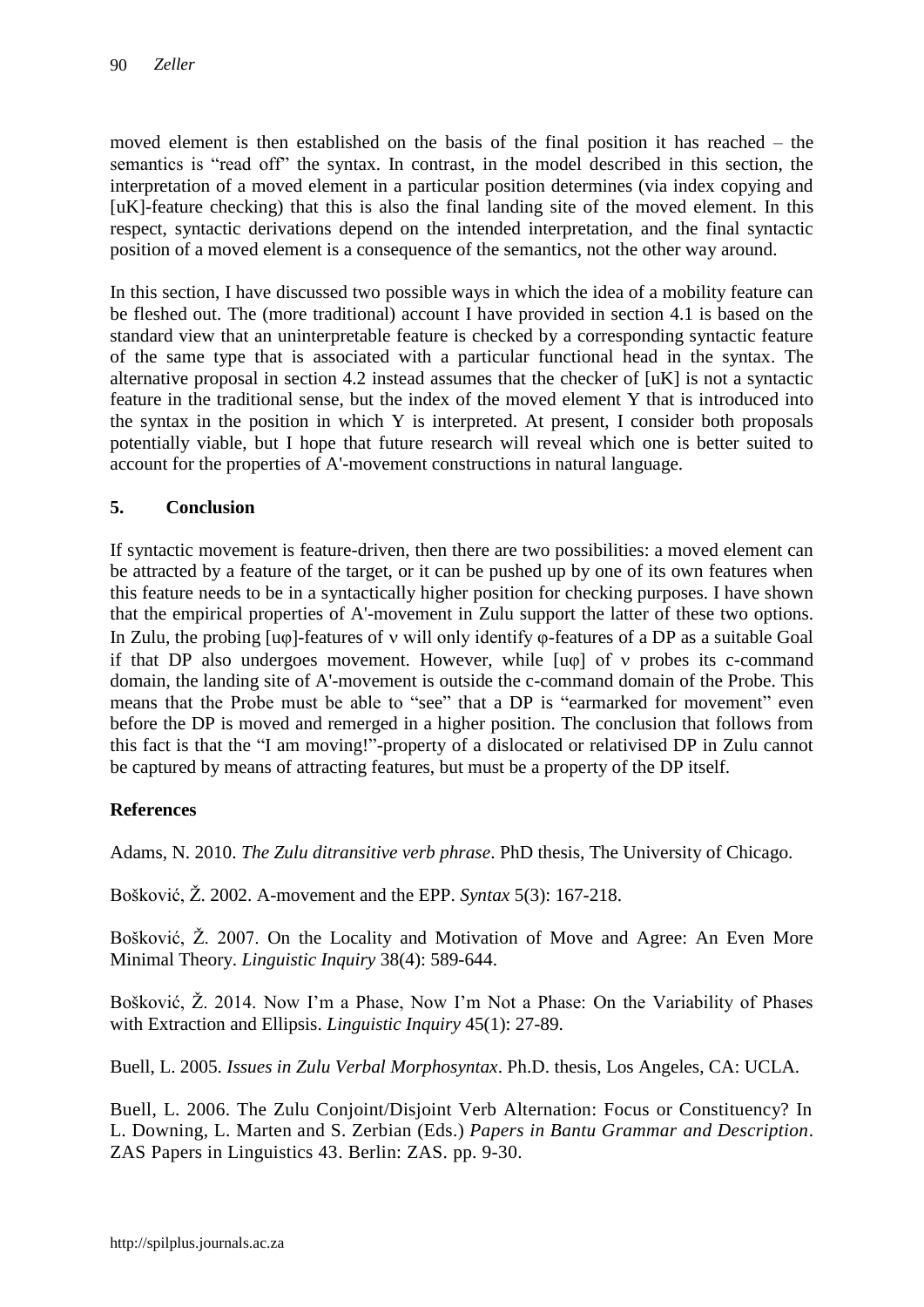Cable, S. 2011. The semantics of movement and relative clauses. Class handout *Semantics and Generative Grammar*, Fall 2011, University of Massachusetts at Amherst.

Cheng, L. and L. Downing. 2009. Where"s the Topic in Zulu? *The Linguistic Review* 26(2): 207-238.

Chomsky, N. 1995. *The Minimalist Program*. Cambridge, Mass.: The MIT Press.

Chomsky, N. 2000. Minimalist inquiries: the framework. In R. Martin, D. Michaels and J. Uriagereka (Eds.) *Step by Step.* Cambridge, Mass: The MIT Press. pp. 89-155.

Chomsky, N. 2001. Derivation by Phase. In M. Kenstowicz (Ed.) *Ken Hale. A Life in Language*. Cambridge, Mass: The MIT Press. pp. 1-52.

Chomsky, N. 2007. Approaching UG from Below. In U. Sauerland and H.M. Gärtner (Eds.) *Interfaces + Recursion = Language?*. Berlin: Mouton de Gruyter. pp. 1-29.

Chomsky, N. 2008. On Phases. In R. Freidin, C. Otero and M.L. Zubizarreta (Eds.) *Foundational Issues in Linguistic Theory: Essays in Honor of Jean-Roger Vergnaud.* Cambridge, MA: The MIT Press. pp. 133-166.

Chomsky, N. 2013. Problems of projection. *Lingua* 130: 33-49.

Epstein, S.D., E.M. Groat, R. Kawashima and H. Kitahara. 1998*. A derivational approach to syntactic relations*. Oxford: Oxford University Press.

Epstein, S.D. and T.D. Seely. 2006. *Derivations in Minimalist syntax*. Cambridge: Cambridge University Press.

Fox, D. and J. Nissenbaum. 1999. Extraposition and scope: A case for overt QR. In S. Bird, A. Carnie, J.D. Haugen and P. Norquest. (Eds.) *Proceedings of the 18th West Coast Conference on Formal Linguistics* (WCCFL 18). Somerville, MA: Cascadilla Press. pp. 132-144.

Grewendorf, G. 2001. Multiple wh-fronting. *Linguistic Inquiry* 32(1): 87-122.

Grohmann, K., J. Drury and J.C. Castillo. 2000. No more EPP. In R. Billerey and B.D. Lillehaugen (Eds.) *Proceedings of the 19th West Coast Conference on Formal Linguistics* (WCCFL 19). Somerville, MA: Cascadilla Press. pp. 153-166.

Halpert, C. 2012. Argument licensing and agreement in Zulu. Ph.D. thesis, Cambridge, MA: Massachusetts Institute of Technology.

Heim, I. and A. Kratzer. 1998. *Semantics in Generative Grammar*. Oxford: Blackwell.

Holmberg, A. 1986. *Word Order and Syntactic Features in Scandinavian Languages and English*. PhD thesis, University of Stockholm.